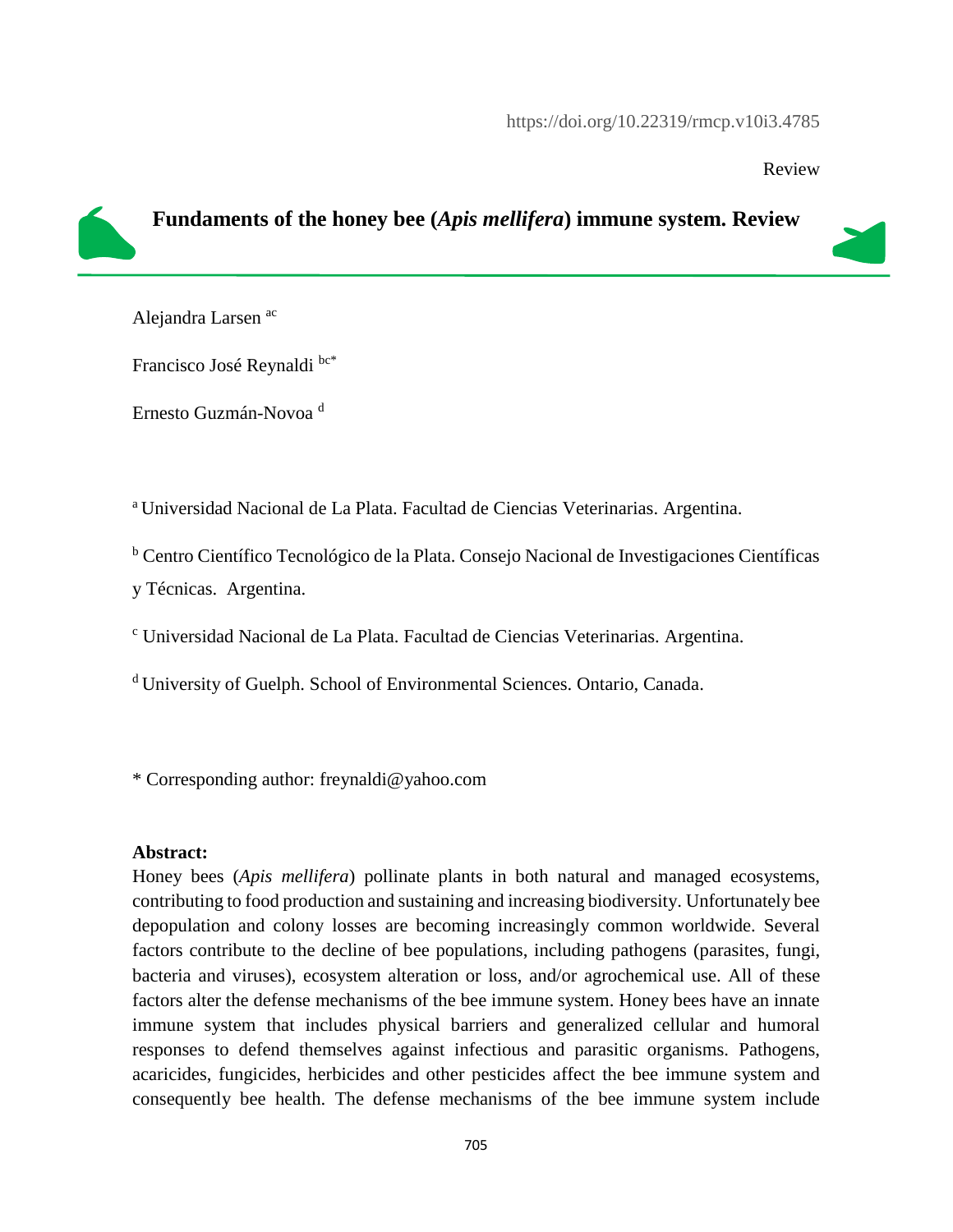signaling pathways, pathogen recognition receptors and innate immune system effectors. Although *A. mellifera*'s immune system is very similar to that of *Drosophila* flies and *Anopheles* mosquitoes, they possess only about a third of the immune system genes identified in these genera. This relatively low number of genes is probably a consequence that *A. mellifera* has developed social immunity. This defense strategy lowers pressure on the individual immune system of bees. This review article summarizes and discusses the bases of the honey bee immune system.

**Key words:** Immunity, defense mechanisms, immune system regulation, pathogens, *Apis mellifera*.

Received: 26/02/2018

Accepted: 14/06/2018

# **Introduction**

Along with other wild pollinators, honey bees (*Apis mellifera*) contribute to pollinating plants in both natural and managed agriculture systems. In these ecosystems, pollination constitutes an environmental service, which contributes to increasing natural biodiversity, as well as the production of food and fibers for human consumption<sup> $(1,2)$ </sup>. Unfortunately, bee depopulation events and loss of honey bee colonies have occurred worldwide during the last decade, particularly during late winter<sup> $(3-6)$ </sup>. Various factors apparently lead to declines in bee populations, including pathogens (parasites, fungi, bacteria and viruses), ecosystem alteration or loss, and/or the use of agrochemicals. Since all these potential factors can alter defense mechanisms of the bees' immune system, it is necessary to first understand how it functions to be able to analyze its response to the different infectious or non-infectious conditions that affect bees.

Immune systems in plants and animals involve organs and defense mechanisms that protect them against foreign substances and pathogenic organisms by recognizing them as threats and responding against them. Much of current knowledge on immune systems and their responses has been generated using insects as research subjects; as a result, immunity in insects is very well studied. Many insects are vectors of animal and human diseases, and others cause major damage to agricultural crops. Most insect species live relatively short lives, but they have complex and efficient immune systems. For example, insects' immune systems are more efficient at detecting pathogens and responding to them than are those of vertebrates<sup>(7)</sup>.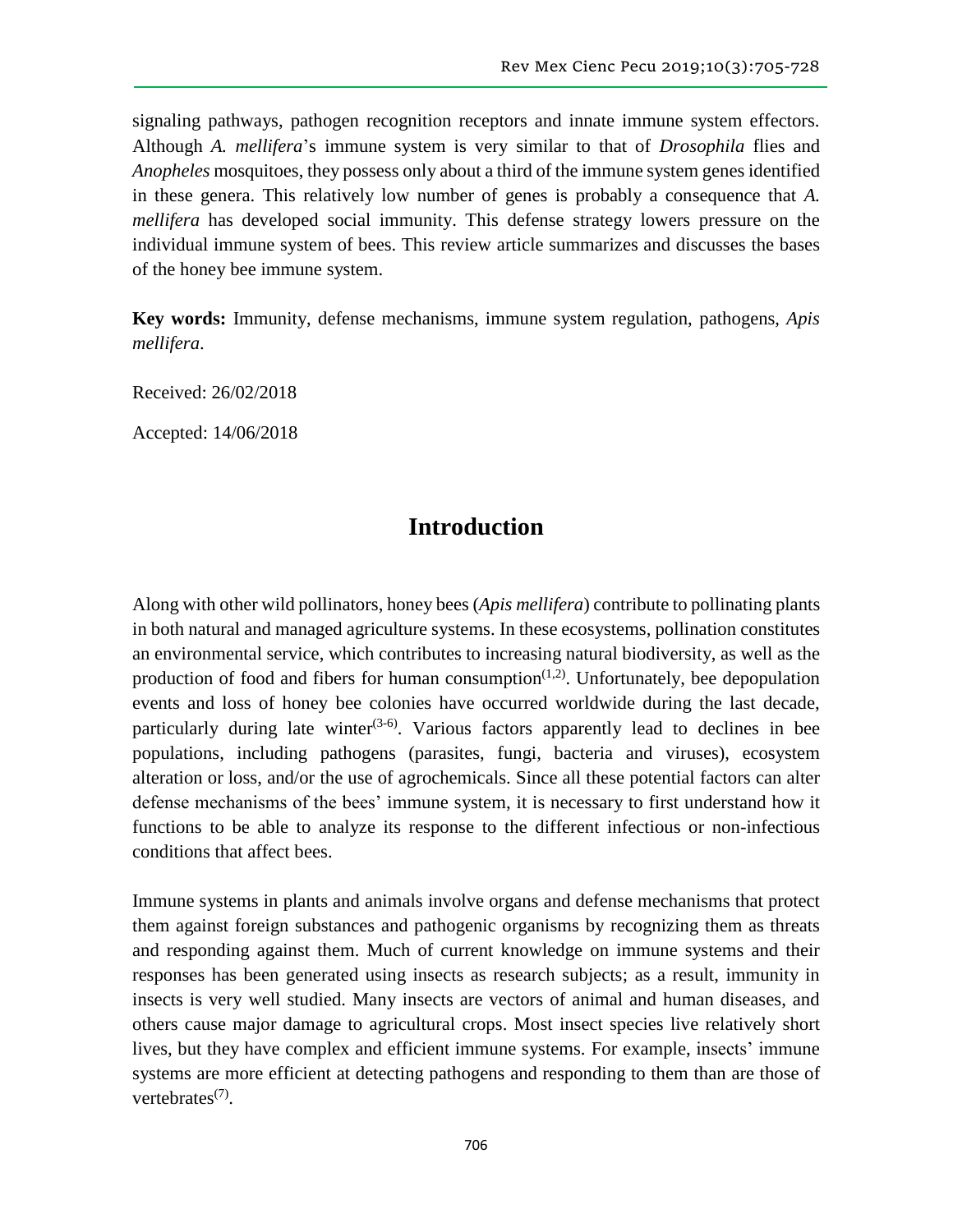The fruit fly *Drosophila melanogaster* is the most studied insect species and, in addition to many other research areas, studies on this fly have helped to better understand innate immunity in other organisms. Research with fruit flies has generated knowledge on pathogen recognition mechanisms, immune signaling and effector responses against pathogens. Completion of the *Drosophila* genome sequence in the year 2000 has allowed more potent and specific analyses of immune responses, substantially increasing knowledge of the molecular foundations of immune systems. Not only these studies showed how insect immune systems work, but how the innate immune system of humans function, because many of the basic immune mechanisms are shared by *Drosophila* and humans. Studies of other insects whose genomes have been sequenced such as *A. mellifera*, can also contribute to exploration of immune responses at the molecular level. Because their natural pathogens and genetic structure are well known, the honey bee can join several species of flies and moths as important models for researching the genetic mechanisms of immunity and diseases.

The honey bee immune system is very similar to that of *Drosophila* flies and *Anopheles* mosquitoes, except that honey bees have approximately one third of the immune genes shared by *Drosophila* and *Anopheles*, which are grouped into 17 families<sup>(8,9)</sup>. Honey bees however, have more genes for odor receptors, as well as specific genes that regulate pollen and nectar collection, which is consistent with their behavior and social organization<sup> $(10)$ </sup>. The implicit reduction in the number of immune genes in bees may reflect the importance of social defenses (i.e. based on social behavior) and/or their tendency to be attacked by a limited set of pathogens which are highly co-evolved with them $(11)$ . Among the similarities of the innate immune systems of honey bees, fruit flies and *Anopheles* mosquitoes, is that all of them posses the same signaling pathways. Therefore, much of the knowledge that we have about the immune system of *A. mellifera* has been deduced from the knowledge of dipteran immune systems.

Advances in genomics allow study of both the evolution of biological systems and immune systems. The resulting deeper knowledge has proved valuable in understanding, treating and preventing disease in species of social or economic importance. Indeed, the sequencing of the *A. mellifera* genome has led to prediction of their immune system components, such as the recognition receptors, effectors and pathways involved in host defense $(8)$ .

The present review of the honey bee immune system covers both general and specific aspects of current knowledge on the innate immune system, its components and regulation, immune responses and social immunity.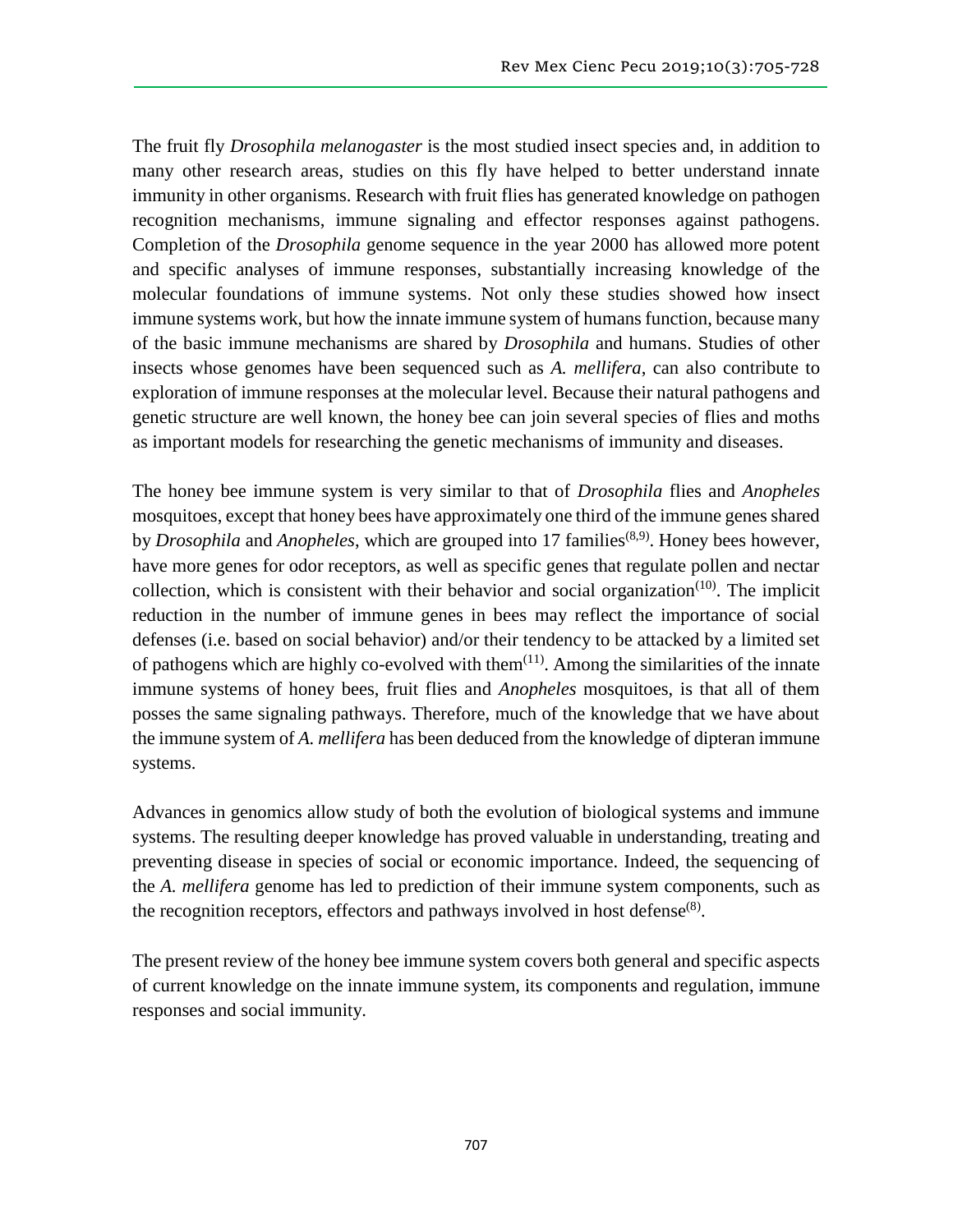# **Types of immune systems**

Of the two types of immune systems, innate and adaptive, higher vertebrates have both to fight against pathogens, while insects have the innate immune system as their sole line of defense (Table 1).

Innate immunity responds to exposure to pathogens or toxic substances with acquired (preexisting) mechanisms, such as physical barriers (e.g. cuticle, mucous membranes, etc.), and cells and chemicals that neutralize toxins and pathogens. The innate immune system in higher vertebrates uses cellular effectors including phagocytes, dendritic cells, natural killer cells and mast cells, among others<sup> $(7)$ </sup>. Humoral effectors consist of supplement system fractions, acute phase proteins, antimicrobial peptides (AMPs), natural antibodies, and the various cytokines that modulate immune response<sup> $(7)$ </sup>. Innate immune system specificity is in part inherited, resulting from coevolution of individual immune systems with myriad pathogens<sup>(12)</sup>.

Adaptive, or acquired, immunity refers to specific immune reactions tailored to particular toxins or pathogens. These toxins or pathogens are known as antigens (antibody generators) or immunogens. Adaptive immunity in vertebrates implies the ability to remember specific pathogens and react with production of antibodies specific to each pathogen when an organism is exposed to the same pathogen more than once.

One way to differentiate between innate and adaptive immune systems is based on the way an organism encodes the molecules with which it recognizes pathogens. Innate immunity involves encoding these recognition receptors directly into the germline, which is then inherited by offspring. In this sense, the repertoire of receptors identified in studied species is limited and promiscuous. Adaptive immunity requires far more receptors than innate immunity, with a repertoire of adaptive immunity receptors that is broad enough to potentially recognize an infinite number of pathogens<sup> $(7)$ </sup>.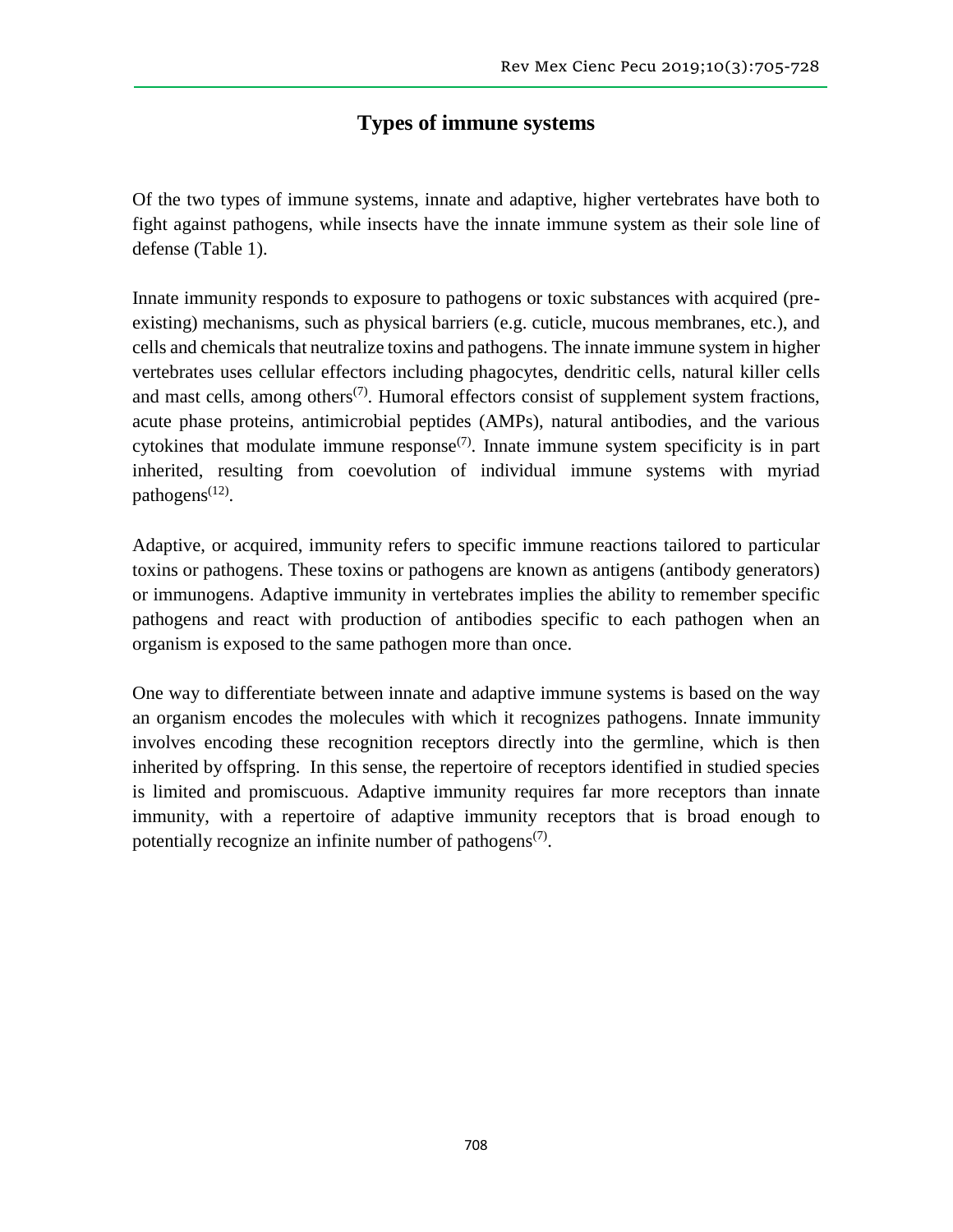|                    | Insects                                                                                                | <b>Higher Vertebrates</b>                                                                                                |                                                     |
|--------------------|--------------------------------------------------------------------------------------------------------|--------------------------------------------------------------------------------------------------------------------------|-----------------------------------------------------|
|                    | Innate                                                                                                 | Innate                                                                                                                   | Adaptive                                            |
|                    | <b>CHARACTERISTICS</b>                                                                                 |                                                                                                                          |                                                     |
| Specificity        | Against structures<br>shared by related<br>microbial groups.                                           | <b>Against structures</b><br>shared by related<br>microbial groups.                                                      | Against microbial<br>and non-microbial<br>antigens. |
| Receptor diversity | Limited                                                                                                | Limited                                                                                                                  | Very broad                                          |
| Memory             | <b>Null</b>                                                                                            | Null                                                                                                                     | Yes                                                 |
| Self reactivity    | Yes, non-specific<br>collateral damage.                                                                | Yes, non-specific<br>collateral damage.                                                                                  | Yes, specific<br>autoimmunity.                      |
|                    |                                                                                                        | <b>COMPONENTS</b>                                                                                                        |                                                     |
| Humoral effectors  | Antimicrobial<br>peptides, thioester<br>linkage proteins,<br>melanization and<br>coagulation proteins. | Complement<br>system. Cytokines.<br>Interferon system.<br>Chemokines.<br>Acute phase<br>proteins.<br>Coagulation system. | Antibodies.<br>Cytokines.                           |
| Cellular effectors | Phagocytes.<br>Hemocytes.                                                                              | Macrophages,<br>dendritic cells,<br>neutrophils, innate<br>immunity<br>lymphocytes,<br>mastocytes.                       | Lymphocytes                                         |

**Table 1:** Characteristics of innate and adaptive immunity systems.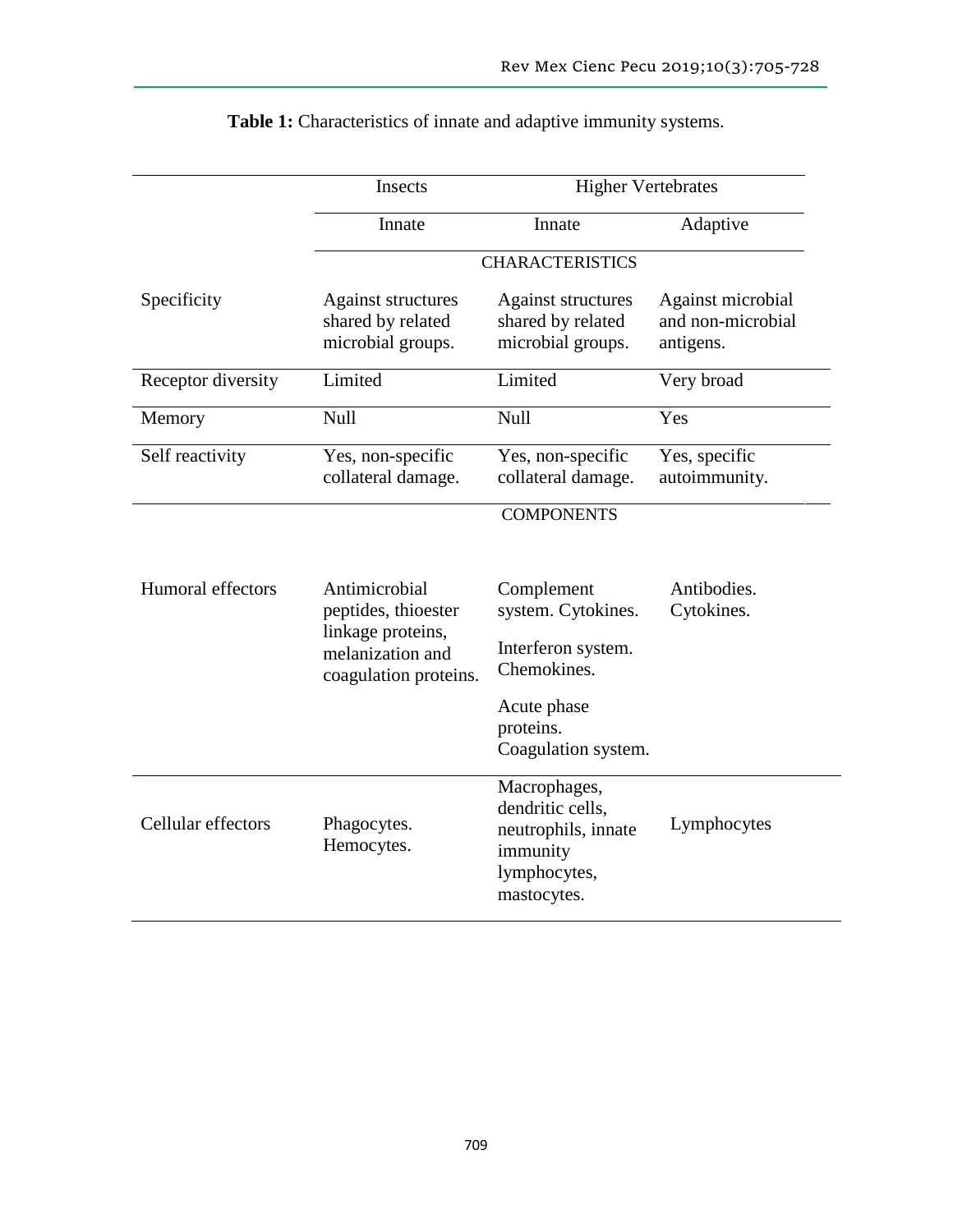## **The innate immune system and its components**

Physical barriers, coupled with humoral defense mechanisms and different cellular processes, acting in synergy, are powerful tools for neutralizing parasites, pathogens and xenobiotics.

## *Physical barriers*

The pathogens and xenobiotics that affect insects must first cross the physical barriers of the innate immunity system, such as the exoskeleton, tracheal tubes, and intestinal mucosa. Viruses in particular, often are able to penetrate these barriers with the aid of a vector; for instance, many viruses are transmitted to *A. mellifera* by the mite *Varroa destructor*, which pierces these physical barriers, thus facilitating viral infection.

## *Cellular immunity*

Cellular immunity is provided by hemocytes, cells transported by the hemolymph, which perform processes such as phagocytosis, encapsulation and melanization<sup>(13)</sup>. In insects, hemocytes also synthesize and store humoral effectors such as antimicrobial peptides<sup>(14)</sup>, in association with other sources of immune system soluble effectors such as the salivary glands<sup> $(15)$ </sup> and the fat body. The latter is the functional analogue of the liver in higher vertebrates since it produces proteins to fight pathogens<sup> $(16,17)$ </sup>. Cellular mechanisms contribute to elimination of foreign agents; in the face of an infectious or external particle, hemocytes can respond by phagocytizing or lysing it, or by engulfing it to neutralize it  $(13,18)$ .

Small foreign agents can be phagocytized by hemocytes for removal. Larger ones (or aggregates of small ones), however, can trigger nodulation or encapsulation, which involves cooperative action among several hemocytes<sup> $(19)$ </sup>. This process requires aggregation and partial disruption of hemocytes on the surface of the agent to be removed $(20)$ . Oxygen and nitrogen mediators that affect microorganisms are then released, and process-regulating substances which act as antioxidants are simultaneously generated, minimizing any potential damage from foreign agents.

For hemocytes to fulfill their phagocytic and restorative functions, they may have some kind of adhesion molecules that allow them to bind to different surfaces, other cells or each other, which is what happens in nodulation or encapsulation<sup> $(21,22)$ </sup>.

Although the number of hemocytes varies in the different stages of bee development, this encapsulation function is unaffected $(23)$ . This is notable since in adult bees, including workers, queens and drones, the number of blood cells decreases as they get older $(24)$ .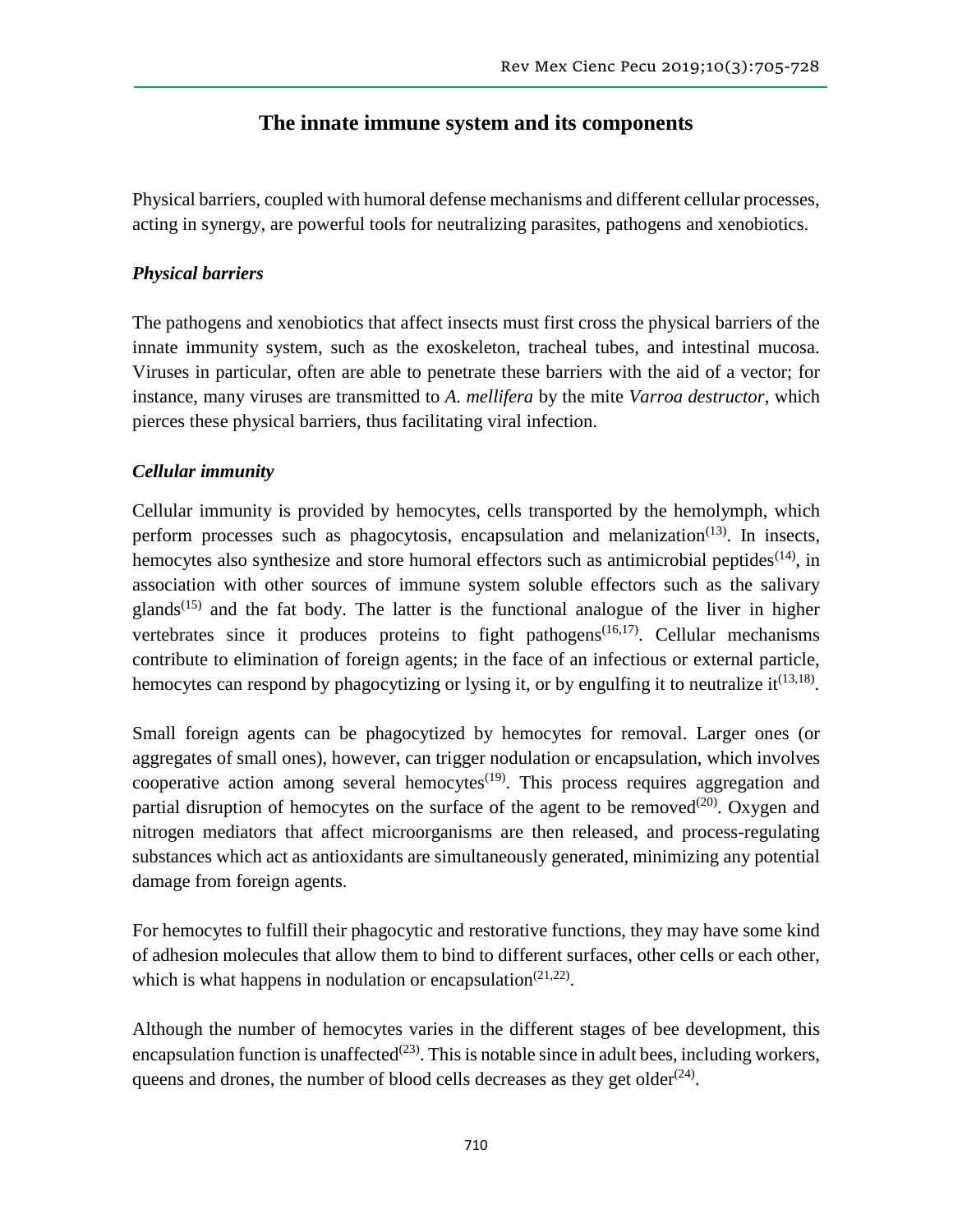Insect hemocytes have been identified and classified by their morphological, histochemical and functional characteristics. In bees particularly, hemolymph cytology has been characterized using different methods. Initial studies identified five main hemocyte types<sup> $(25)$ </sup>, 90% of which are represented by plasmatocytes. These in turn have been classified into four subtypes: prohemocytes, clot hemocytes, granular cells and oenocytoids; the latter two related to melanization during and after the encapsulation process<sup>(20)</sup>. Flow cytometry analyses have not found significant morphological differences between hemocytes<sup> $(26)$ </sup>, but have identified two types of plasmatocytes. In another study hemolymph cell groups were classified as proleukocytes, eosinophils, basophils, neutrophils, picnonucleocytes, adipoleukocytes, spherukocytes, granulocytes, macronucleocytes, microleukocytes, and spindle-type cells<sup>(27)</sup>. Still others propose functional classification of hemolymph cells (e.g. adhesion to glass), thus avoiding any possible confusions from morphological classification<sup>(21)</sup>.

Melanization is a combination of humoral and cellular processes that occurs during encapsulation or nodulation and healing, and is aimed at dealing with injuries, be they pathogen-mediated or otherwise. This cellular reaction in the insect defense system eliminates large numbers of bacterial cells, parasites and xenobiotics<sup> $(19)$ </sup>. Its main function is to limit agent propagation and retain it for elimination<sup> $(13)$ </sup>. This central and very effective defense strategy is the focus of evasion mechanisms employed by many entomopathogenic microorganisms, confirming its importance as a defense mechanism<sup>(19,28)</sup>.

Prophenoloxidase (proPO) is a hemolymph protein that mediates melanization. Activation of proPO in insects occurs through an activation cascade beginning with recognition of pathogen-associated molecular patterns (PAMPs) by pathogen-recognition receptors (PRRs) deployed by hemocytes. These begin an adhesion process on the invading agents, generating an overlapping sheath, and producing and releasing proPO to degranulate or lyse the agents. In conjunction with formation of melanin and its polymerization (along with other proteins) to encapsulate the invading agent, reactive intermediaries of oxygen and nitrogen are produced, such as superoxide anion, hydrogen peroxide<sup>(20)</sup>, and nitric oxide<sup>(21,29)</sup>. These collaborate in agent destruction and induction of melanization. This process has been demonstrated in *A. mellifera*<sup>(29)</sup>. Bees have but a single proPO gene, whereas *Drosophila* sp. have three and *Anopheles* sp. have nine. This proPO-encoded gene is expressed more strongly in adult bees than in larvae or pupae $(9)$ .

#### *Humoral and chemical immunity*

Humoral response is a second category of innate immunity, and the most important defense system of insects, including honey bees. It is mediated by chemicals and antimicrobial peptides (AMPs). These are small, highly conserved proteins, generally between 12 and 50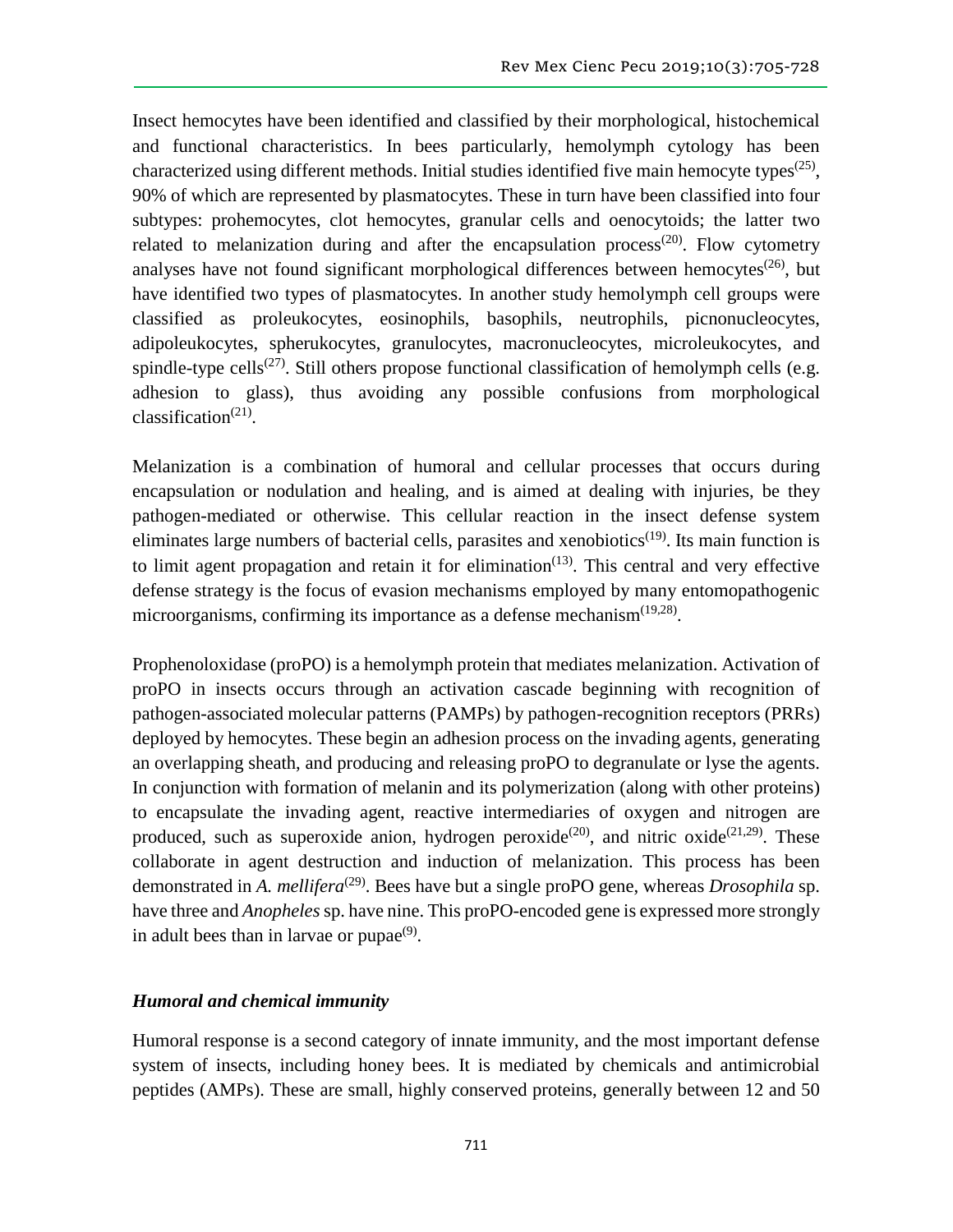amino acids in size, which are produced and released into the insect hemolymph in response to bacterial and fungal infections, but can also be synthesized during viral infections<sup> $(14)$ </sup>. These humoral effectors are fundamental to innate immunity in insects. In some pollinating insects, such as *Bombus pascuorum*, the humoral response is detected within 24 to 48 h postinfection. Humoral effectors can be produced in hemocytes, epithelial cells and salivary glands, but the fat body of the dorsal cavity is the main organ of effectors synthesis<sup>(30,31)</sup>.

Over 170 AMPs have been described in insects, although honey bees produce fewer humoral effectors than other insects such as *Drosophila* and *Anopheles*(32). Honey bees have four AMP families with broad hemolymph activity: apidaecin, abaecin, hymenoptaecin and defensin. Defensins are small AMPs that act mainly against Gram-negative bacteria such as *E. coli*, although they do effect Gram-positives and fungi $(33)$ . There are 29 different cDNA sequences for defensins, numbered Defensin1 to Defensin 29. Eleven cDNA sequences exist for abaecin, encoding for two different abaecin peptides called AcAb1 and AcAb2. Apidaecin has thirteen cDNA sequences encoding for four peptides: AcAp1 to AcAp4. Finally, there are 34 different cDNA sequences for hymenoptaecin encoding for 13 different peptides<sup>(34)</sup>.

In *B. pascuorum* and *B. terrestris*, AMPs have been shown to act in synergy to provide greater antimicrobial additive effects; this can involve potentiation in that one AMP can improve another's activity. The combination of AMPs increases the spectrum of responses, as well as their specificity, effectiveness and robustness, thus allowing a reduction in the resources allocated the immune system by augmenting the antimicrobial activity of AMPs at low concentrations<sup>(35)</sup>.

### **Regulation of the immune response**

All immune responses involve a sequence of events that can be generally grouped into three stages: 1) recognition, 2) activation of signaling pathways and 3) cellular and humoral effector mechanisms aimed at eliminating pathogens (Figure  $1$ )<sup>(36)</sup>. The immune response is triggered by the recognition process in which PAMPs are identified by PRRs in immune system cells. In response, different signaling pathways are activated, promoting synthesis of the effectors and receptors involved in the humoral and cellular immune response, as well as peptidoglycan recognition proteins  $(PGRP)^{(20)}$ .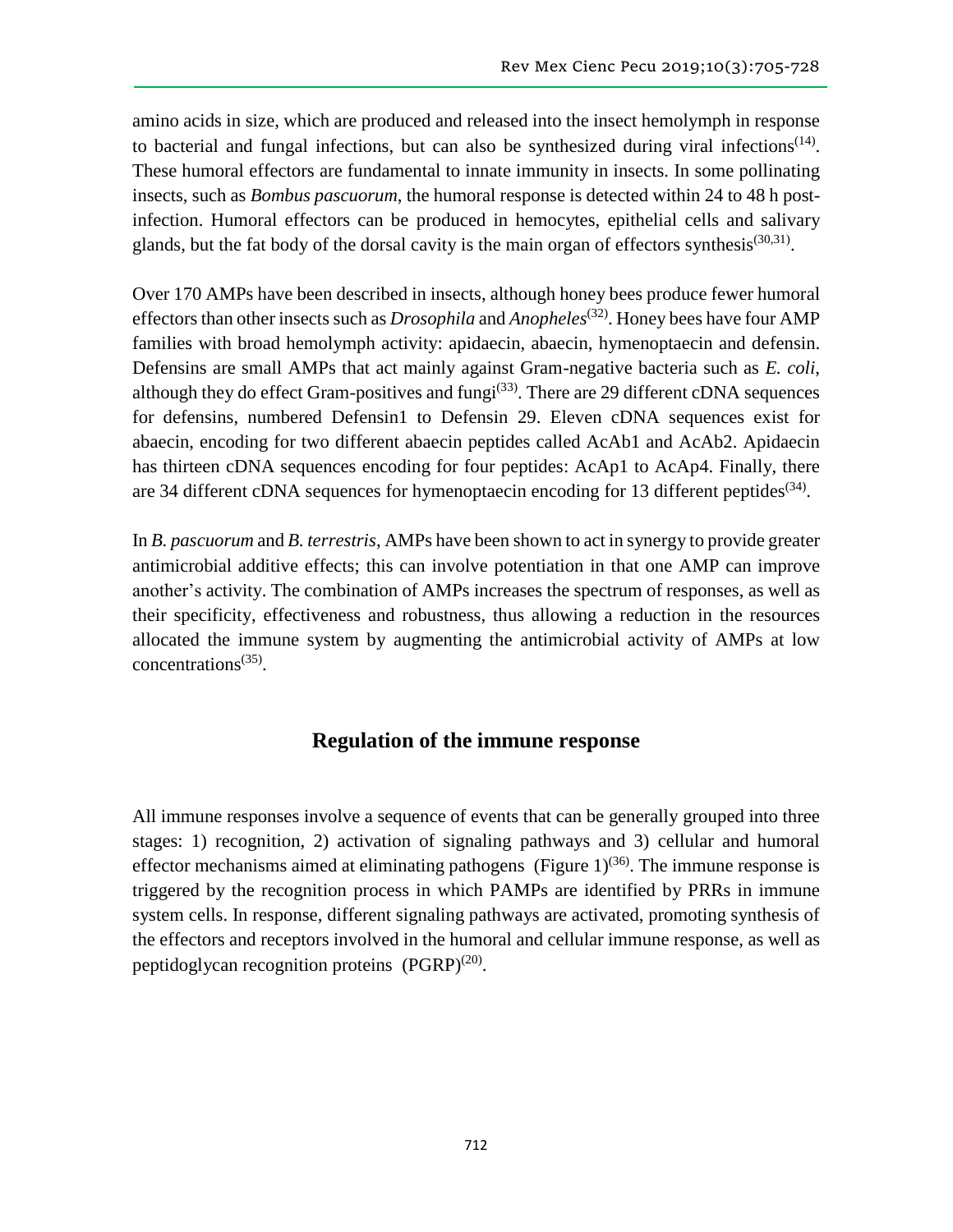

#### **Figure 1:** Immune system regulation

## **Pathogen recognition**

Microorganisms are antigenic mosaics that can be recognized differentially by the innate and adaptive immune systems. The innate immune system recognizes PAMPs, which are preserved and vital protein structures present in defined germ groups; for example, lipoparasaccharides (LPS), lipotheicoic acid, zymosan, glycolipids, glycoproteins or doublestranded  $\text{RNA}^{(7)}$ . The innate immune system also recognizes damage-associated molecular patterns (DAMPs), which are molecules expressed in cells that have suffered infectious or non-infectious damage, such as thermal shock protein. However, in insects, it is more common to refer to microbe-associated molecular patterns (MAMPs), which include socalled virus-associated molecular patterns  $(VAMPs)^{(32)}$ . These structures act as exogenous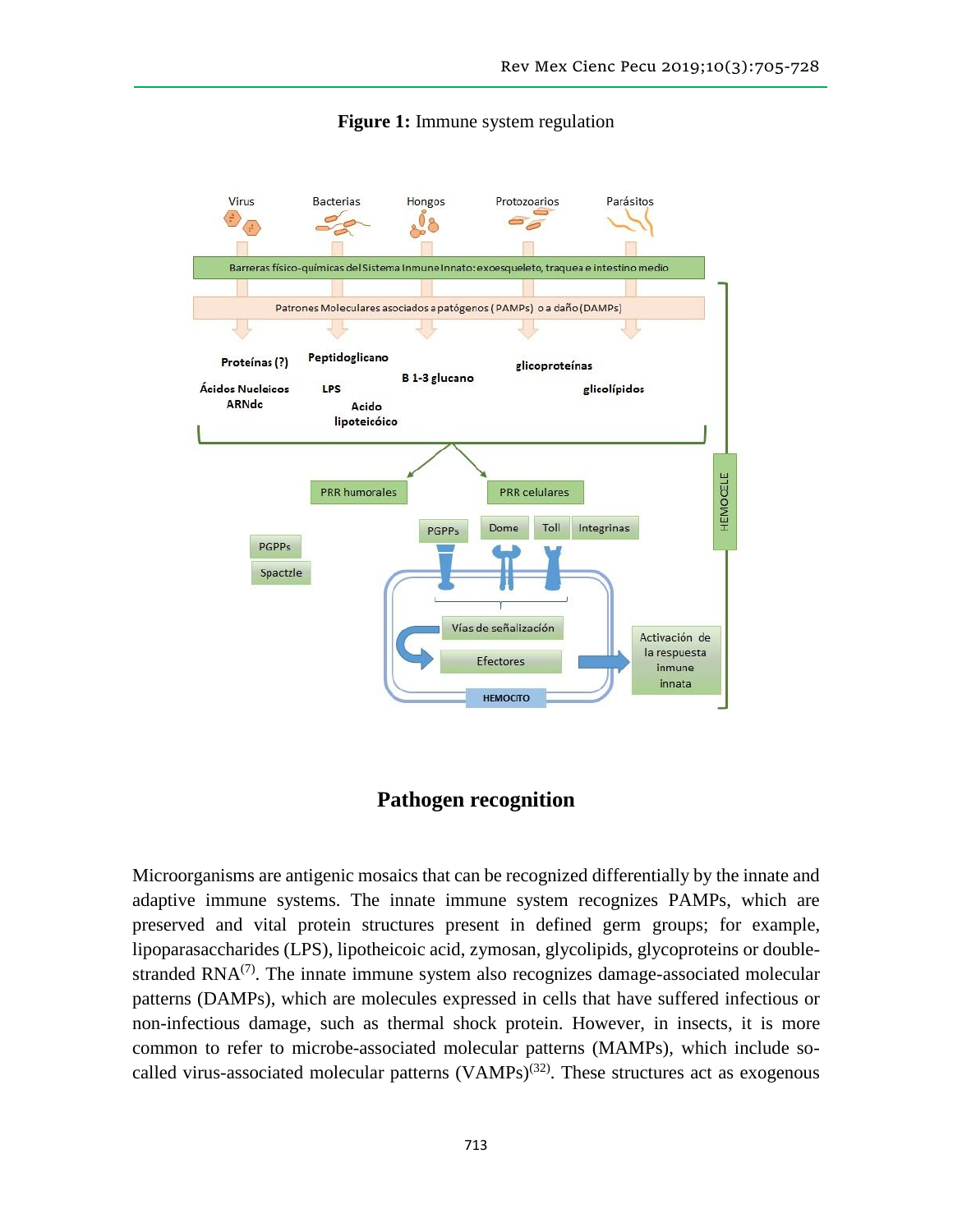ligands and are recognized by proteins or PRRs, which are present in soluble form or in immune system cells $<sup>(12)</sup>$ .</sup>

Multiple PRRs occur in *Drosophila*; for example, some members of the PGRP family. Of the 13 PRRs in *Drosophila*, honey bees share four, two of which are synthesized in response to infections (PGRP-S2 for the Toll pathway, and PGRP-LC for the Imd pathway). Other proteins recognize Gram-negative bacteria, such as GNBP1, which recognizes 1,3 glucans, but can also recognize fungi and are involved in recognition of certain Gram-positive bacteria(37,38). These pattern recognition proteins may be involved with serinproteases, which initiate division of Spaetzle and Toll's endogenous ligand in *Drosophila*; both of these are activated in embryogenesis and immune response<sup> $(39)$ </sup>. Two orthologous genes of the Spaetzle family have been identified in the bee genome<sup> $(8,32,40,41,42)$ </sup>.

Recognition of microbial structures triggers two main events: 1) signaling events, which occur when Toll and/or IMD receptors are stimulated, and 2) phagocytosis events. The genes *DSCAM* and *Eater* are two examples of genes related to endocytosis in bees. In *Drosophila DSCAM* is known to be involved in bacteria recognition by hemocytes<sup> $(42,43)$ </sup>. Peptidoglycans, LPS and zymosan also recognize MAMPs. Vitellogenin are carrier proteins of bacterial fragments; they are acquired transgenerationally, producing a kind of sensitization or "priming" of the innate immune system in progeny<sup>(44,45)</sup>.

### **Signaling pathways**

Intracellular signaling pathways translate external signals or stimuli into actions within cells, inducing immune response; for example, by activating a series of genes encoding proteins related to host defense systems (e.g. thioester linkage proteins - TLPs). Signaling pathways depend on large multiprotein complexes that trigger stimuli of cell surface receptors by a specific ligand, and emit an intracellular signal initiating a cascade of enzymatic activity. Receptors made up of transmembrane proteins are associated with enzymes such as protein kinases. These normally phosphorylate the amino acid tyrosine, and are thus called tyrosinases. Onset of this intracellular signaling cascade directs the various biochemical responses that characterize a specific cellular response. Bees have orthologous genes for the central members or components of the four intracellular signaling pathways involved in activating innate immunity effectors (Figure 2), with the Toll and Imd pathways being the most important in insects, including bees.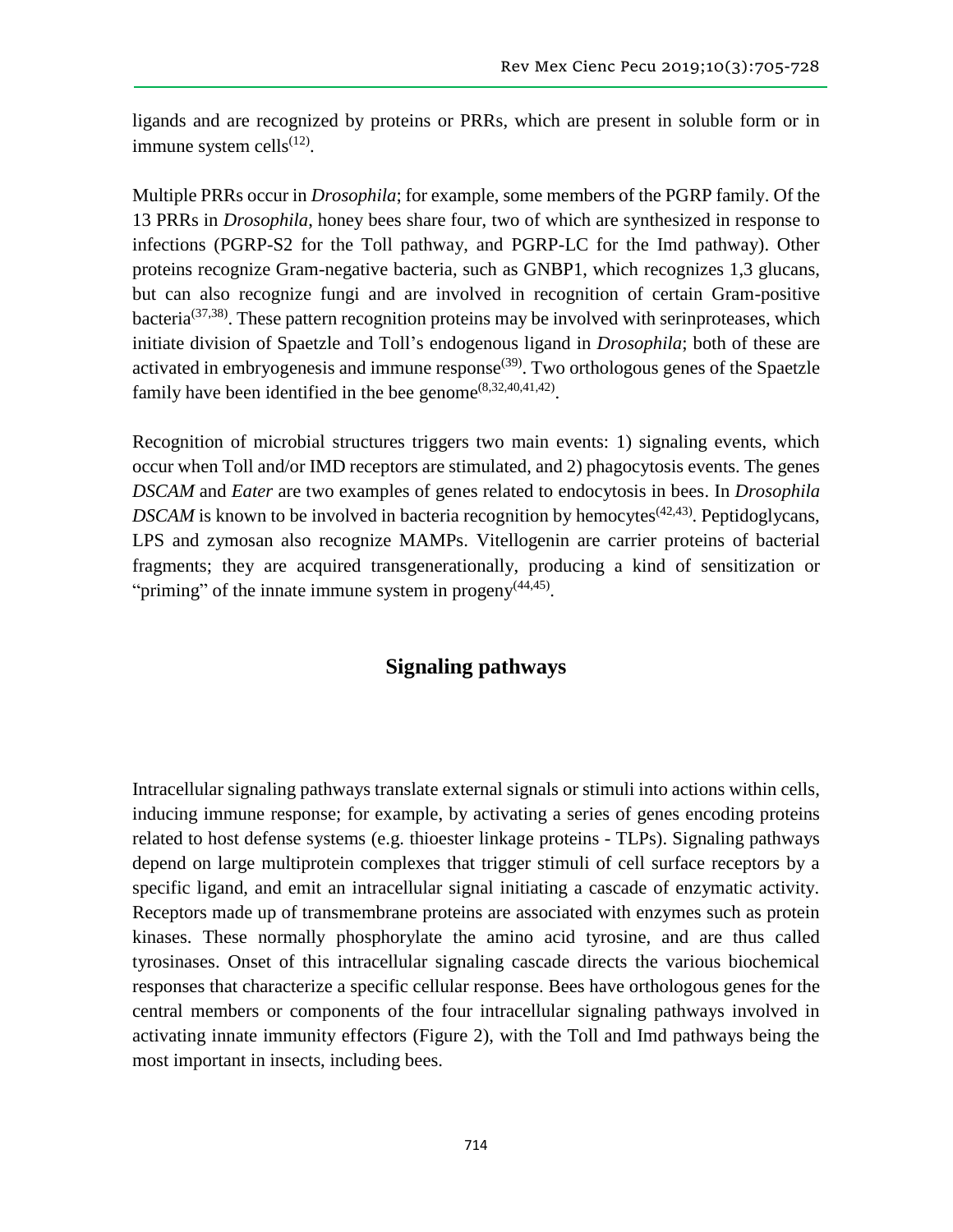

**Figure 2:** Signaling pathways, molecular detail

(Modified from Brutscher *et al.*, 2015)<sup>(32)</sup>.

### *Toll signaling pathway*

Toll receptors across the membrane of cells play a critical role in both ontogenic development and the immune system. Only five Toll-related genes have been identified in bees (Toll-1, - 6, -2/7, -8, -10); these are also present in the genome of other insects belonging to the orders Diptera, Lepidoptera and Coleoptera, with a few exceptions. The combination of Toll genes present and absent in these insects suggests that these five genes encode the basic set of Toll receptors present in their common ancestor $^{(8,32)}$ .

Activation pathways involve recruitment of cytoplasmic adapter proteins, which activate kinases that lead to activation of nuclear factors and deregulation of genes that encode immune system effectors, such as AMP growth factors. Detachment of Spaetzle stimulates Toll receptors, which recruit death-domain proteins (DD-death) to assemble a receptor complex. In this process, the adapter protein MyD88 recruits TUBE and activates the protein kinase PELLE (IRAK counterpart) which then recruits the adapter dTRAF0. This complex induces degradation of CACTUS (counterpart of the NF-κB inhibitor protein, IκB) allowing the DORSAL transcription factor (NF-κB's counterpart) to be transported to the nucleus to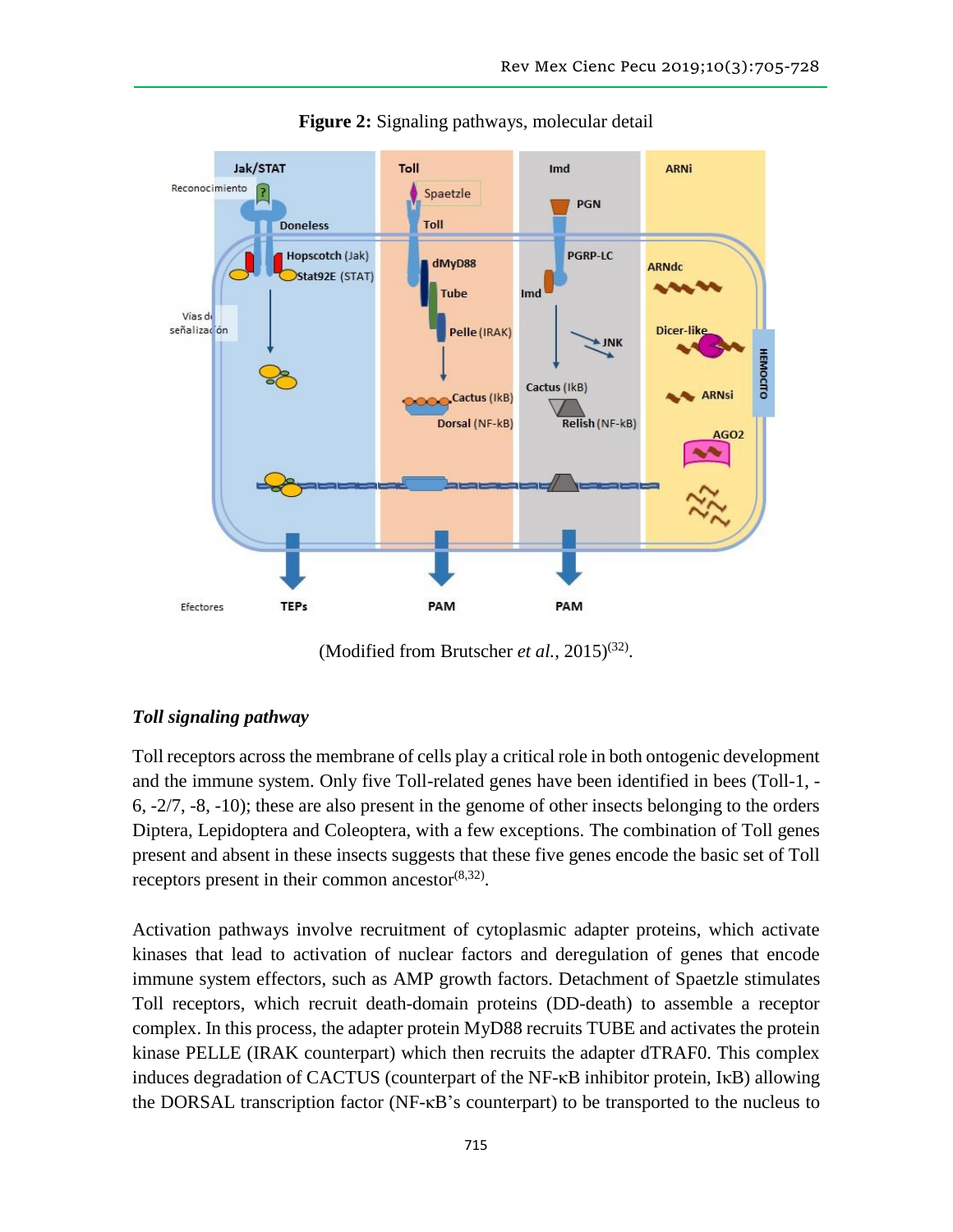link to regions promoting immune effector genes, inducing their expression. The effectors synthesized when this pathway is activated are mainly AMPs and lysozymes<sup> $(8,46)$ </sup>.

#### *Imd signaling pathway*

In bees and flies, the immune-deficiency signaling pathway (Imd) activates the RELISH transcription factor (homologue to NF-κB transcription factor). In flies, it controls expression of most AMPs, making this pathway indispensable for immune response against microorganisms. Presence of CACTUS as a transcription factor inhibitor has also been demonstrated. This pathway is highly preserved in bees with possible orthologues for all components. Although this strongly implies that signaling pathways in flies and bees are similar, it does not necessarily mean that they share exactly the same biological functions<sup> $(8)$ </sup>. Microorganism recognition via peptide-glucan recognition protein (PGRP-LC) is the first step in immune response onset via Imd signaling $(47)$ . Activation of the Imd pathway also leads to activation of components of the JNK signaling pathway, and there is evidence that the latter controls expression of AMP synthesis through both positive and negative feedback. Possible orthologues of this pathway, such as Basket, JNK and JNK-protein 1 interaction, among others, are known to be present in bees<sup> $(48)$ </sup>.

#### *JAK/STAT signaling pathway*

The JAK/STAT (Janus-family tyrosinkinases [JAK]/transcription activator proteins [STAT]) signaling pathway in insects is involved in synthesis of effectors similar to the complement system, as well as in proliferation and induction of phagocytosis by blood cells, and antiviral responses<sup>(8)</sup>. In higher vertebrates, this signaling pathway is essential for the synthesis of many cytokines. It is a relatively fast signaling pathway since it directly phosphorylates STATs, which are dimerized transcription factors. These are transported to the nucleus where they stimulate expression of genes that can be induced by the receptor ligand. The only protein that seems to be completely absent in the bee is the JAK /STAT signaling pathway ligand.

In bees, there are five *Drosophila* homologue genes for JAK/STAT pathway components: 1) DOMELESS cytokine receptor (*dom*), 2) JAK tyrosine kinase (*hopscotch*), 3) STAT92E transcription factor, 4) negative pathway regulatory proteins such as suppressors of cytokine signaling (SOCS), and 5) protein inhibitor of activated STAT (PIAS). This pathway ends with deregulation of the genes encoding for immune system humoral effectors; for example, the various thioester-carrying proteins (TEPs) in bees. However, no *tot* genes have been identified, which in *Drosophila* encode for humoral effectors as a result of severe stress and are produced by activation of this pathway<sup> $(49,50)$ </sup>. In bees, there are also two component orthologues of this pathway: the tyrosine phosphatase Ptp61F and WD40 $^{(8)}$ . Although the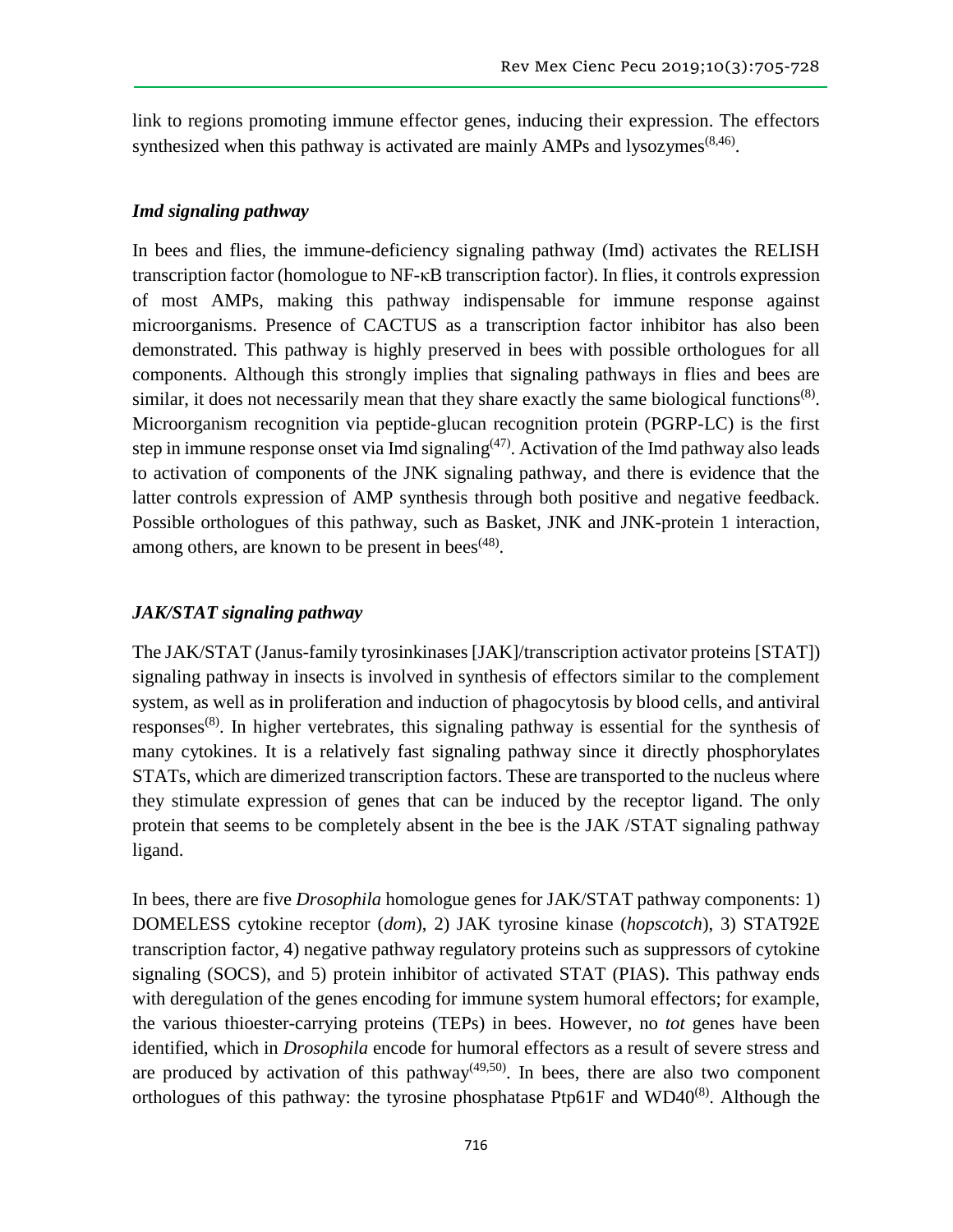key ligand for JAK/STAT is unknown, the presence of the cytokine receptor *Domeless*' counterpart, in addition to the presence of other JAK/STAT components, indicate it to be a common mechanism in insects, appearing intact in bees and fruit flies.

#### *RNAi signaling pathway*

Recognition of VAMPs in bees has been linked to the RNA interference system (RNAi), a physiological mechanism for gene silencing that also functions as a defense mechanism against viral infections by silencing the virus replication cycle. The main RNAi pathway components exist in viral infections in bees; during this process, double-stranded RNAs (dsRNA) are recognized by a dsRNA sensor produced by the *dicer-like* gene in bees<sup>(51)</sup>. This sensor is related to the PRRs family or RIG-1 cytosolic sensors in mammals (*dicer*). Once DICER cuts the dsRNA, the resulting small dsRNA fragments, known as small interfering RNAs (siRNA) and microRNA (miRNA), are recognized by the RNA-induced silencing complex (RISC). The latter contains proteins of the AGO2 family (*argonaute-2*)<sup>(51)</sup>, which it transforms into small single-stranded RNAs (ssRNA). These small ssRNA bind to mRNA transcripts, which contain complementary sequences, thus preventing protein synthesis. Activation of this pathway in bees results in increased expression of the *vago* gene, an orthologue found in *Drosophila*, resulting in suppression of viral replication<sup>(47,52)</sup>. Another epigenetic mechanism in bees with antiviral function is DNA methylation, which is part of the antiviral response $(52)$ .

### **Immune response effectors**

Recognition of pathogen PAMPs or MAMPs by PRRs, which activates the different signaling pathways, ends with the synthesis or activation of cellular and/or humoral effectors of the immune system. While AMPs are the main post-infection induced effectors, transferrin has been identified in bees and other insects. In higher vertebrates, transferrin is part of the acute phase proteins group, whose immune function is to sequester iron and thus limit bacterial infection<sup>(53,54)</sup>. Like *Drosophila* and *B. mori*, honey bees have three members of the transferrin family<sup>(55)</sup>, and their expression pathways would be Imd and Toll<sup>(9)</sup>. Activation of the JAK-STAT signaling pathway results in synthesis of other innate immune system effectors, such as TEPs, which have the C3 fraction of the complement system, a characteristic thioester bond of their counterpart in higher vertebrates. This characteristic bond allows activated proteins to covalently bind to the surface of microorganisms and trigger an immune response $^{(12)}$ .

In *Drosophila*, these proteins are synthesized by the fat body, while in *Anopheles*, they are produced by hemocytes. In the latter, direct evidence has shown the relationship of TEPs to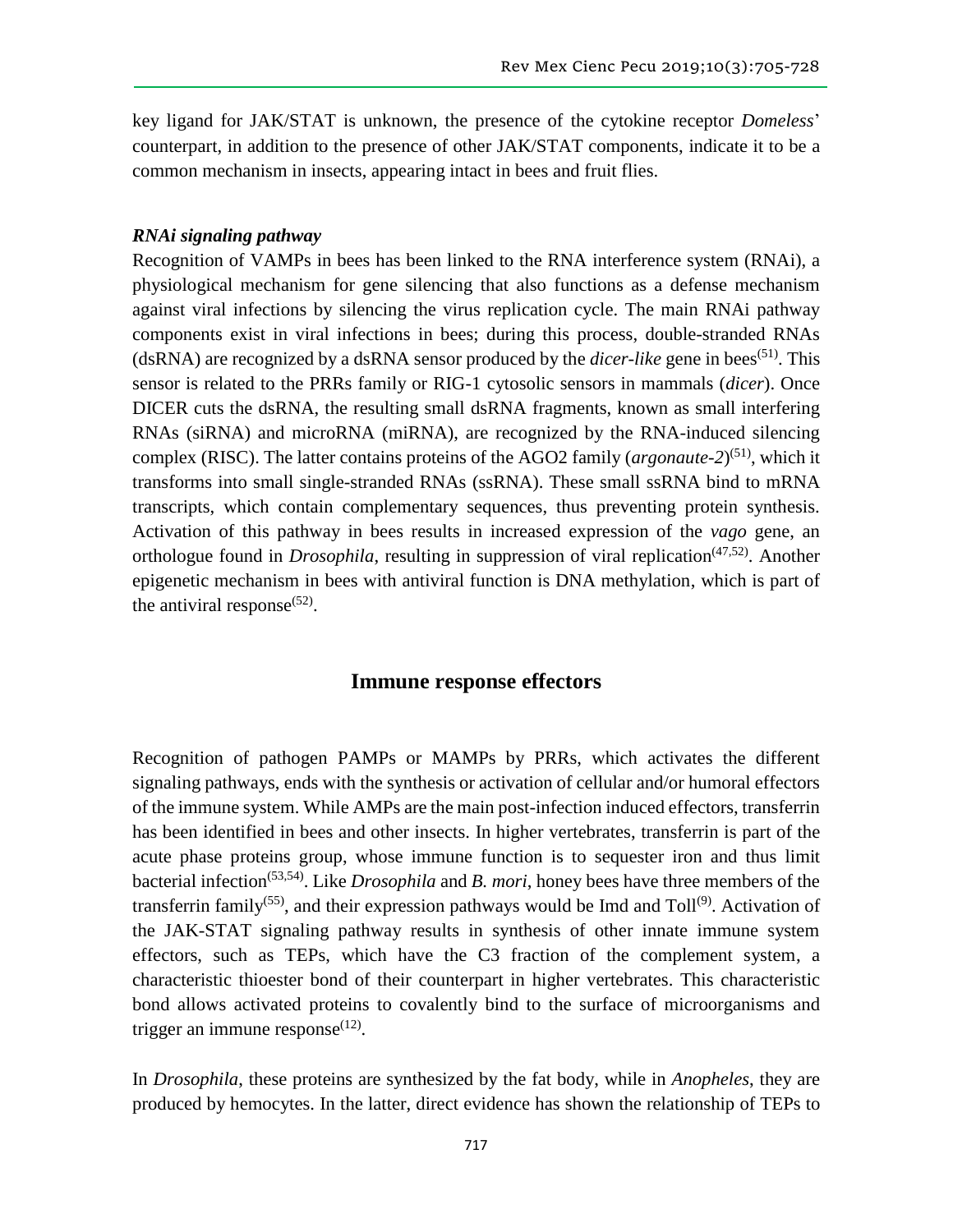the protein recognition function in microorganisms and their participation in phagocytosis of Gram-negative bacteria; they are consequently equated with opsonins. Only four C3 counterpart genes encoding for TEPs have been found in the bee genome, compared to 15 in the *Anopheles* genome and six in *Drosophila*(8,56,57) .

Serin proteases (SP) are enzymes involved in various physiological processes such as digestion, development and immune response. Synthesized as zymogens, they participate in activation cascades that result in synthesis of effectors. In mammals the best known representatives of this protein family with immune function are those involved in the coagulation cascade and complement system; in invertebrates, they participate in the acute phase response<sup> $(8,58)$ </sup>. Of the 57 SP-related genomic sequences in the bee genome, 44 correspond to SP and 13 to SP homologues. As is the case with many other genes<sup>(8)</sup>, the 57 SP-related sequences in bees pale before the 204 sequences of *Drosophila*<sup>(59)</sup>, and the 305 of Anopheles<sup>(60)</sup>.

In bees, the Toll signaling pathway recognizes putative *snake* and *eater* orthologues related to Spaetzle splitting and pathway activation, which results in the synthesis of effectors such as DROSOMICINE, as occurs in the fruit fly. Bees also have SP genomic sequences similar to other insects, which are related to the prophenoloxidase activation cascade<sup> $(58)$ </sup>.

The last regulatory mechanism is that of the SERPINES, which are highly conserved proteins present in the insect hemolymph. These proteins are responsible for eliminating excess protease, maintaining homeostasis, and preventing unregulated activation of immune responses such as melanization or synthesis of the Toll-mediated antimicrobial proteins<sup> $(61)$ </sup>. Seven orthologues have been identified in honey bees, five of which encode SERPINES, the remaining two coding for SERPINE-type proteins<sup>(58)</sup>.

## **Social immunity**

One characteristic of social insects in general, and of bees in particular, is their social life, sharing a nest. Nests usually contain food stores and a high density of individuals living in relative homeostasis. The nests of social insects are therefore attractive sites for the development of various infectious agents<sup> $(62)$ </sup>. However, social insects have developed social immunity<sup> $(11)$ </sup>, which is characterized by cooperative behavior within a colony through different mechanisms, such as the following: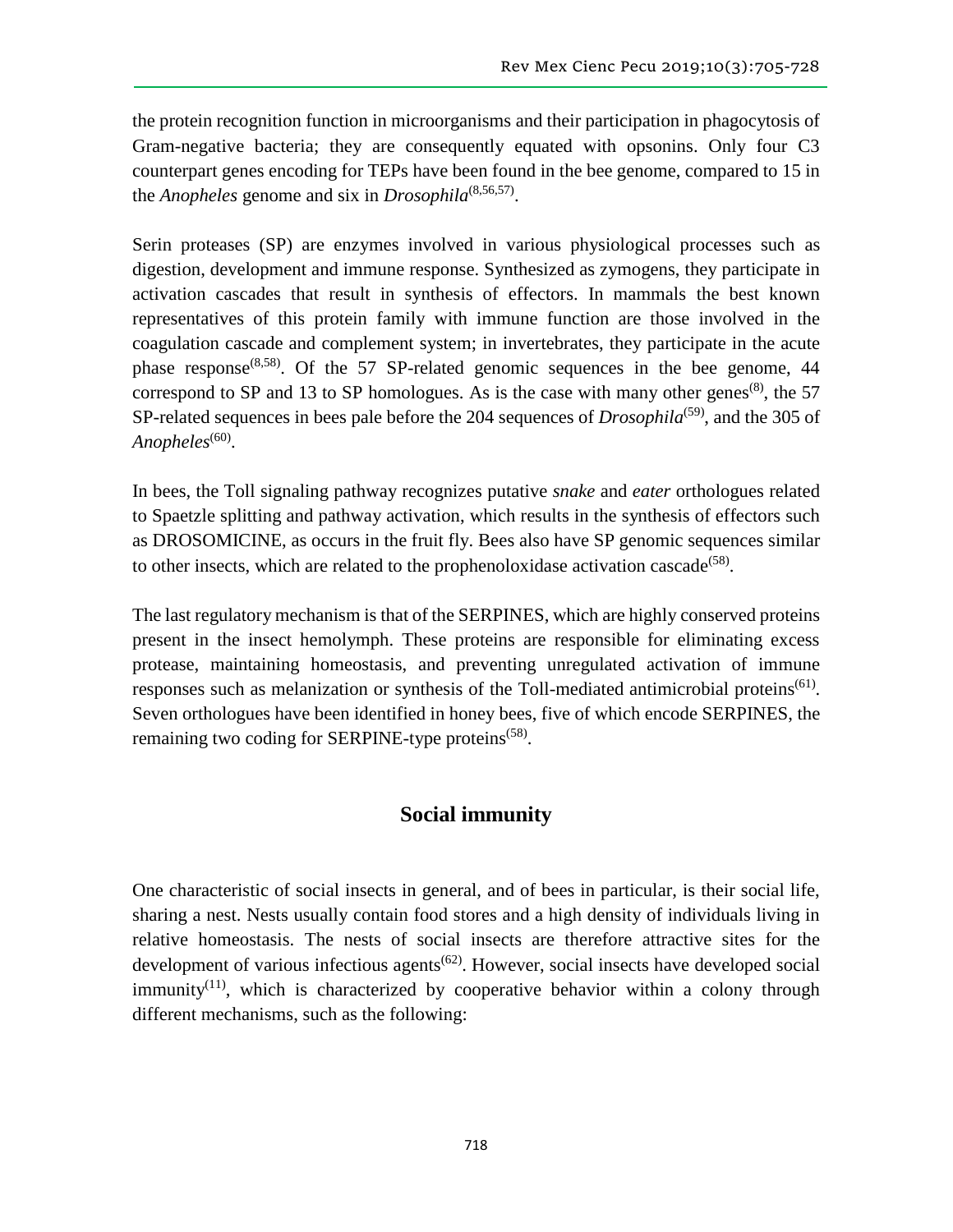1) Social fever. Social fever results from bees generating additional heat in the nest. This mechanism is costly for healthy individuals but allows pathogen control in infected hosts. Raising the nest temperature favors the control of the pathogenic fungus *Ascosphaera apis*<sup>(63)</sup>.

2) Grooming. Grooming is the ability of bees to remove external parasites from their bodies by using their mandibles and legs<sup> $(36,64)$ </sup>. There are two types of grooming behavior, self grooming and social grooming. Social grooming, involves the collaboration of several individuals<sup>(65)</sup>, but self grooming is more common than social grooming. Colonies in which a high proportion of workers express this trait are more resistant to infestations by the mite *Varroa destructor* than colonies in which fewer members express it. Moreover, the vigor with which a colony's workers carry out grooming is directly related to the number of mites they remove from their bodies<sup> $(66,67)$ </sup>. Grooming behavior is influenced by genetic factors for which the degree of expression varies between honey bee colonies of different races and stocks(68,69). In several studies, a gene (*Neurexin*) has been mapped and associated with this behavior $(70,71)$ .

3) Hygienic behavior. Hygienic behavior is the ability of worker bees to detect and remove diseased or parasitized brood (larvae and pupae) from comb cells<sup>(36)</sup>. This is a two-step defense mechanism. First, workers uncap cells containing diseased or parasitized larvae or pupae, and then remove them from the nest<sup> $(36)$ </sup>. This social behavior is a defense mechanism that helps to control the fungus *A. apis* (causal agent of chalkbrood)<sup>(72)</sup>, the bacterium *Paenibacillus larvae*<sup>(73)</sup>(etiological agent of American foulbrood), and the mite *V*. destructor<sup>(68)</sup>. Bees of different genotypes vary in the level of expression of this behavior  $(73,74,75)$ . Hygienic behavior is influenced by a group of at least seven genes, meaning it has a more complex genetic coding than previously thought<sup> $(74)$ </sup>, and also appears to be inherited maternally<sup>(75)</sup>.

4) Gathering and use of propolis. Bees collect propolis, resins of trees (mainly from conifers) that have antiseptic and antimicrobial properties. They use them essentially as a prophylactic measure. Propolis is used to coat the interior of brood cells or to mummify any invertebrates or small vertebrates that enter and die inside the colony, preventing or minimizing the development of pathogenic bacteria and fungi<sup>(64)</sup>. In addition, the presence of certain types of propolis inside the colony can promote the expression of genes of the bee immune system $^{(3,76)}$ .

5) Decreased contact between congeners. Individuals express this type of altruistic behavior when sick by moving away from the colony to die outside the brood nest<sup> $(77)$ </sup>.

6) Offspring cannibalism. In stressful situations that can cause brood death (e.g. lack of food, extreme temperatures), nurse bees usually cannibalize dead brood to prevent the development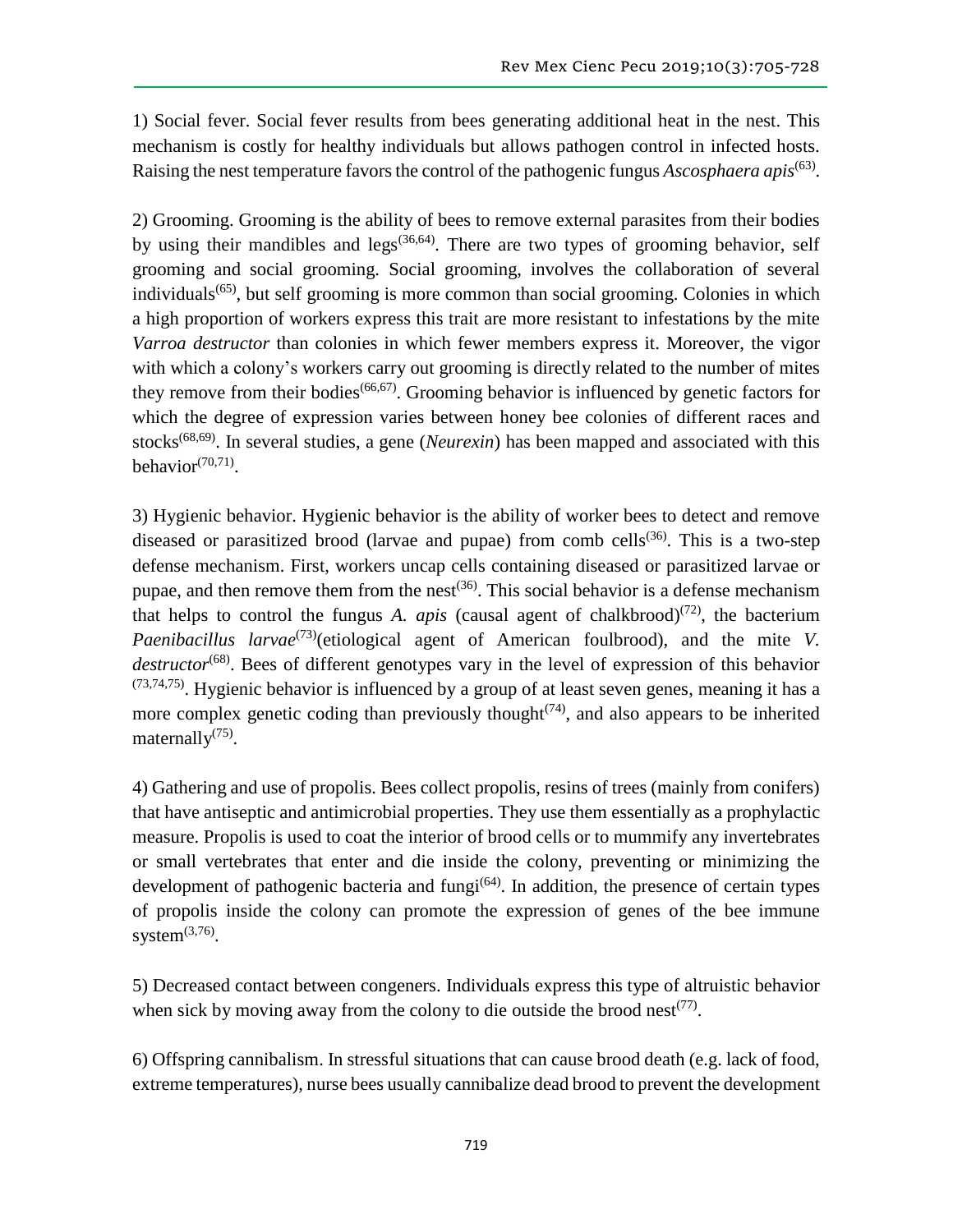of pathogenic microorganisms such as *A. apis*. This mechanism also prevents loss of nutrients from the colony.

As a defense strategy, social immunity substantially lowers pressure on the immune system of individual bees, thus reducing the number of genes required for defense against infection when compared to the Diptera. This may explain why *A. mellifera* possesses just one-third of the recognition and immune effector signaling genes of *Anopheles* and *Drosophila*<sup>(8, 9,11)</sup>.

# **Conclusions**

Honey bees possess an innate immune system, also known as individual immunity. This system includes physical barriers, as well as cellular and humoral responses, which are generalist in nature and allow them to defend themselves against a wide variety of infectious and parasitic organisms. In addition to the various pathogens affecting bees and activating their immune system, xenobiotics such as acaricides, fungicides, herbicides and pesticides, may also exercise effects on bee health and the immune system. Defense mechanisms involve signaling pathways, pathogen recognition receptors and innate immune system effectors.

The high-density conditions of honey bee nests, coupled with the presence of food stores, makes them attractive for different pathogens. However, these conditions also promote social immunity, characterized by cooperative behavior within the colony by means of different mechanisms such as social fever, grooming behavior, hygienic behavior, and collection and use of propolis, among others. Social immunity is a defense strategy that greatly diminishes pressure on the immune system of individual bees, resulting in fewer genes related to defense. This may explain why *A. mellifera* has one-third of the genes linked to recognition and immune effector signaling compared to *Anopheles* or *Drosophila*. The immune system of *Apis mellifera* is influenced by multiple factors, such as pathogens and pesticides, highlighting the importance of continued study of the effects these factors have on immune responses. Future research should focus on studying immune system molecular mechanisms, as well as on the potential application of certain effectors for treatment and/or prevention of pathologies and diseases.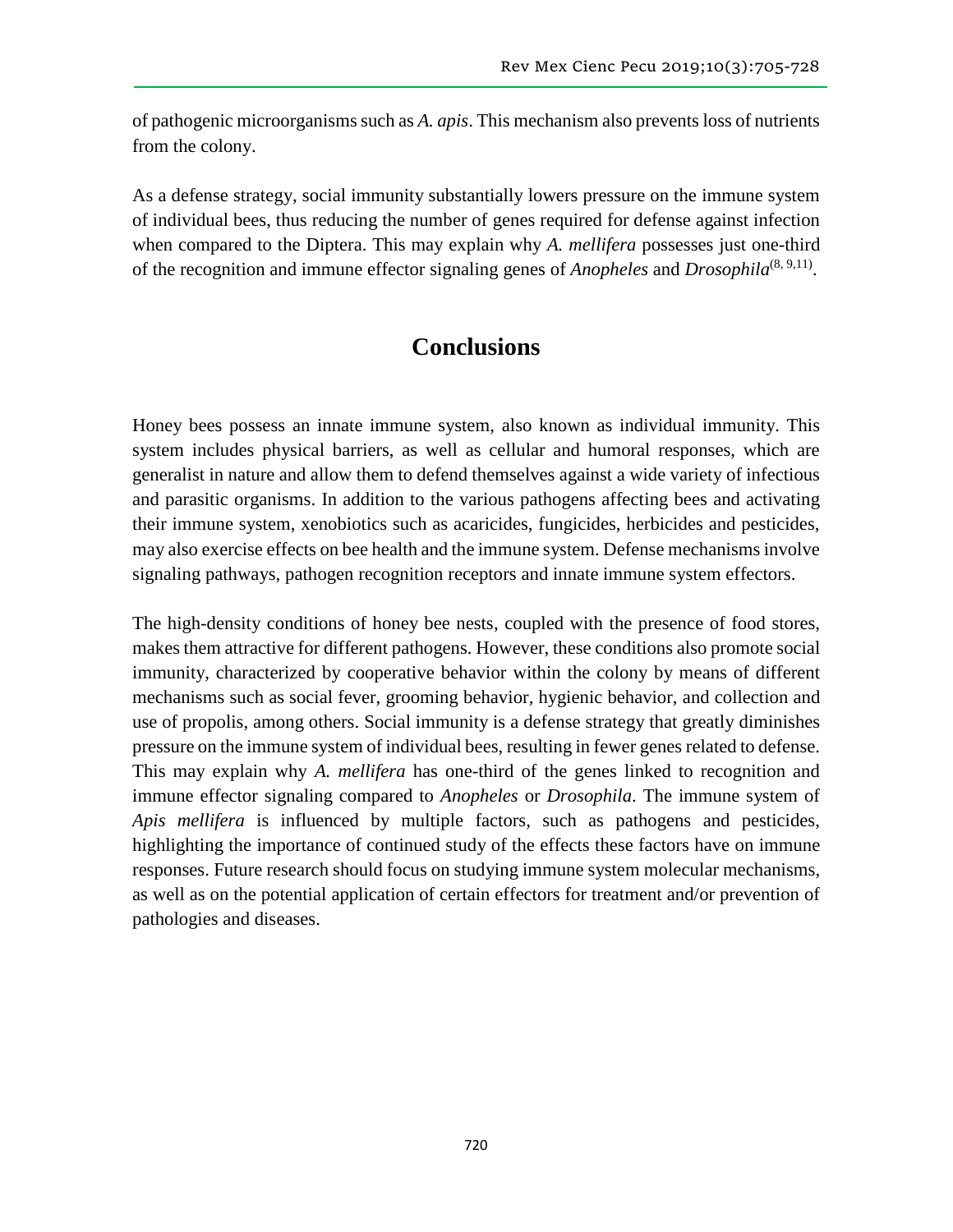# **Acknowledgements and conflicts of interest**

This study was funded by a grant from CONICET (PIP  $N^{\circ}$  0726). The authors wish to thank Dr. Sguazza Hernán for critical review of earlier versions of the manuscript. The authors declare no conflict of interest.

# **Literature cited:**

- 1. Klein AM, Müller C, Hoehn P, Kremen C. Understanding the role of species richness for crop pollination services. Biodiversity, ecosystem function and human wellbeing. New York, USA. 2009;10:195–208.
- 2. Lautenbach S, Seppelt R, Liebscher J, Dormann CF. Spatial and temporal trends of global pollination benefit. PloS One 2012;7:e35954.
- 3. Simon-Delso N, San Martin G, Bruneau E, Minsart LA, Mouret C, Hautier L. Honeybee colony disorder in crop areas: The role of pesticides and viruses. PLoS ONE 2014;9(7):e103073. doi:10.1371/journal.pone.0103073.
- 4. Dainat B, Evans JD, Chen YP, Gauthier L, Neumann P. Predictive markers of honey bee colony collapse. PLoS ONE 2012;7(2):e32151. doi:10.1371/journal.pone.0032151.
- 5. Guzman-Novoa E. Colony collapse disorder and other threats to honey bee. In: One health case studies, 5M Publishing LTD, 2016:204-216.
- 6. Sánchez-Bayo F, Goulsonb D, Pennacchio F, Nazzi F, Goka K, Desneux N. Are bee diseases linked to pesticides? — A brief review. Env Internat 2016;89–90:7–11.
- 7. Murphy K, Travers P, Walport M. Janeway`s Inmunobiology. 9na ed. London and New York: Garland Science Ed; 2017.
- 8. Evans JD, Aronstein K, Chen YP, Hetru C, Imler JL, Jiang H, *et al.* Immune pathways and defense mechanisms in honey bees*Apis mellifera*. Ins Molec Biol 2006;15(5):645–656.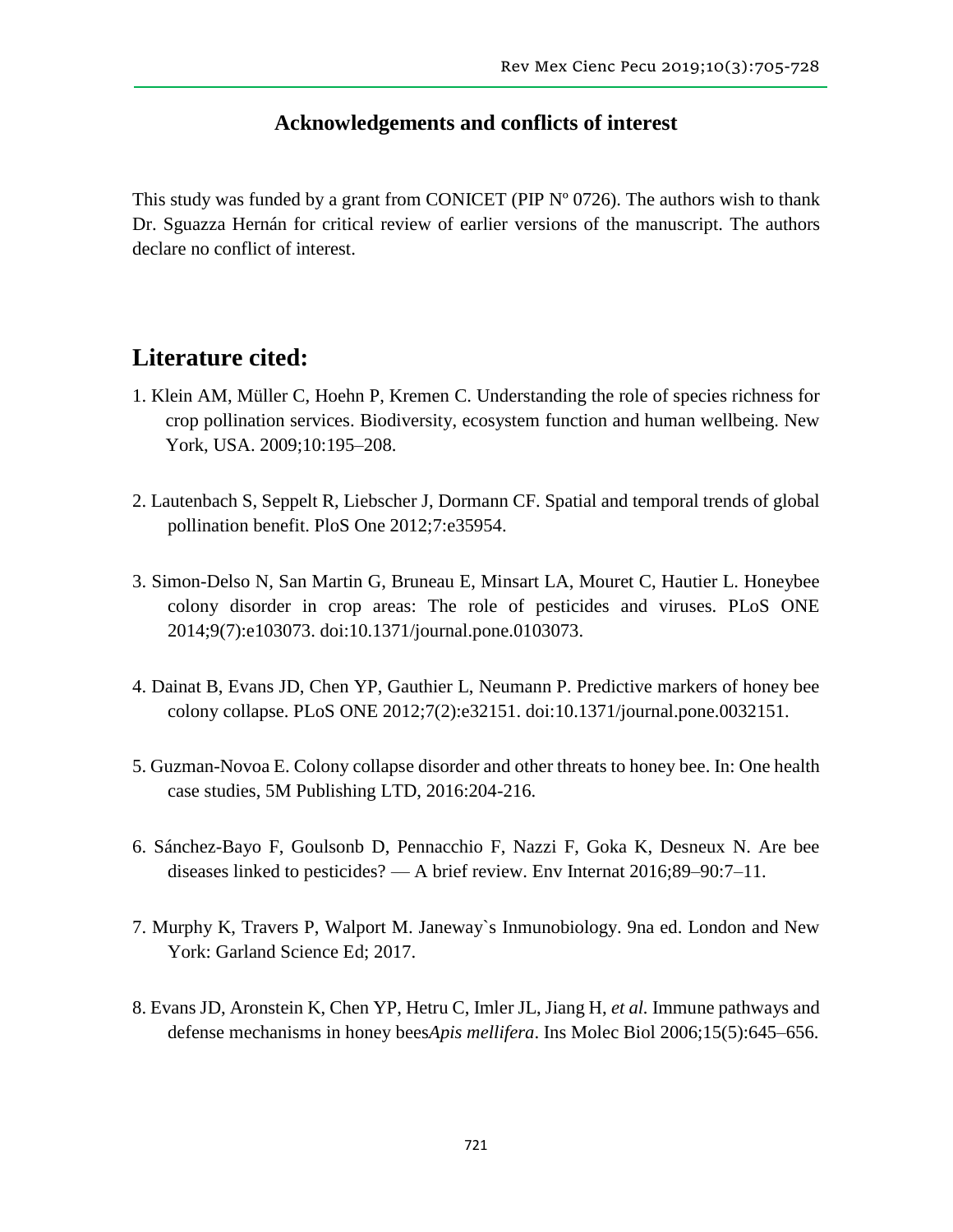- 9. Lourenço AP, Karina R, Guidugli-Lazzarini FCP, Freitas M, Bitondi MG, Zilá LP *et al*. Bacterial infection activates the immune system response and dysregulates microRNA expression in honey bees. Ins Bioch Molec Biol 2013;43(5):474-82. doi: 10.1016/j.ibmb.2013.03.001.
- 10. HGSC (The Honeybee Genome Sequencing Consortium). Insights into social insects from the genome of the honeybee *Apis mellifera*. Nature 2006;443:931–949.
- 11.Cremer S, Armitage SAO, Schmid-Hempel P. Social immunity. Curr Biol 2007;17:R693– R701. doi:10.1016/j.cub.2007.06.008.
- 12. Murphy K, Travers P, Walport M. Inmunobiologia de Janeway, 7ma ed. Capítulo 16. Evolución del sistema inmunitario. México: Editorial McGrawHill; 2009.
- 13. Strand MR. The insect cellular immune response. Ins Sci 2008;15:1-14.
- 14. Lemaitre B, Hoffmann J. The host defense of *Drosophila melanogaster*. Annu Rev Immunol 2007;25:697-743.
- 15. Korayem AM, Fabbri M, Takahashi K, Scherfer C, Lindgren M, Schmidt O, *et al*. A *Drosophila* salivary gland mucin is also expressed in immune tissues: evidence for a function in coagulation and the entrapment of bacteria. Ins Bioch Molec Biol 2004;34(12):1297-304.
- 16. Brown GD, Gordon S. Fungal β-Glucans and mammalian immunity. Inmunity 2003;19(3):311-315.
- 17. Gillespie JP, Trenczek T, Kanost MR. Biological mediators of insect immunity. Annu Rev Entomol 1997:42:611-643.
- 18. Marmaras VJ, Lampropoulou M. Regulators and signalling in insect haemocyte immunity. Cell Signal 2009;21,186–195.
- 19. Eleftherianos I, Felföldi G, French-Constant RH, Reynolds SE. Induced nitric oxide synthesis in the gut of *Manducasexta* protects against oral infection by the bacterial pathogen *Photorhabdusluminescens*. Insect Mol Biol; 2009;18(4):507-16. doi: 10.1111/j.1365-2583.2009.00899.x.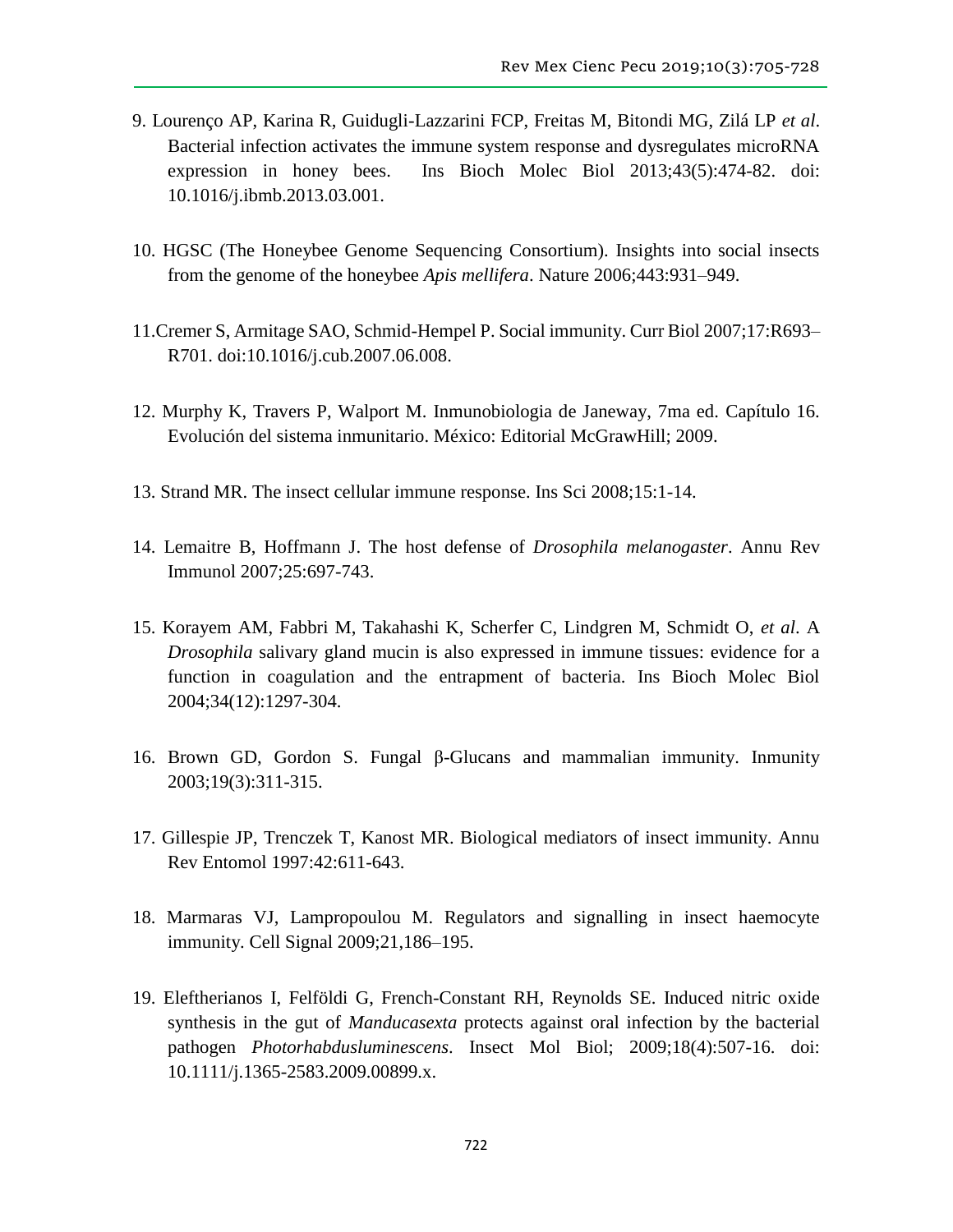- 20. Dubovskiy IM, Kryukova NA, Glupov VV, Ratcliffe. Review: Encapsulation and nodulation in insects ISJ 2016;13:229-246.
- 21. Negri P, Maggi M, Correa-Aragunde N, Brasesco C, Eguaras M, Lamattina L. Nitric oxide participates at the first steps of *Apis mellifera* cellular immune activation in response to non-self recognition. Apidologie 2013; doi:10.1007/s13592-013-0207-8.
- 22. Marringa WJ, Krueger MJ, Burritt NL, Burritt, JB. Honey bee hemocyte profiling by flow cytometry. PLoS ONE 2014;9 (10), e108486. doi:10.1371/journal.pone.0108486.
- 23. Wilson-Rich N, Stephanie T, Starks PT. The ontogeny of immunity: Development of innate immune strength in the honey bee (*Apis mellifera*) J Insect Physiol 2008;54,1392– 1399.
- 24. Schmid MR, Brockmann A, Pirk CW, Stanley DW, Tautz J. Adult honeybees (*Apis mellifera* L.) abandon hemocytic, but not phenoloxidase-based immunity. J Ins Physiol 2008;54(2):439-44. doi:10.1016/j.jinsphys.2007.11.002.
- 25. Van Steenkiste D. De hemocyten van dehonigbij (*Apis mellifera* L). Typologie, bloedbeeldencellulaireverdedigingsreacties [doctoral thesis]. Gent, Belgium: Rijksuniversiteit; 1988.
- 26. de Graaf D, Dauwe R, Walravens K, Jacobs FJ. Flow cytometric analysis of lectin-stained haemocytes of the honeybee (*Apis mellifera*). Apidologie 2002;33,571–579 doi: 10.1051/apido:2002041.
- 27. Zakaria ME. The cellular immunity responses in the haemolymph of honey bee workers infected by american foulbrood disease (AFB). J App Sci Res 2007;3(1):56-63.
- 28. Dean P, Richards EH, Edwards JP, Reynolds SE, Charnley K. Microbial infection causes the appearance of haemocytes with extreme spreading ability in monolayers of the tobacco hornworm *Manducasexta*. Dev Comp Immunol 2004;28,689-700.
- 29. Negri P, Maggi MD, Massazza D, Correa-Aragunde N, Eguaras MJ, Lamattina L. Nitric oxide stimulates melanin production during immune response in Apis mellifera . Biocell 2012;36,68.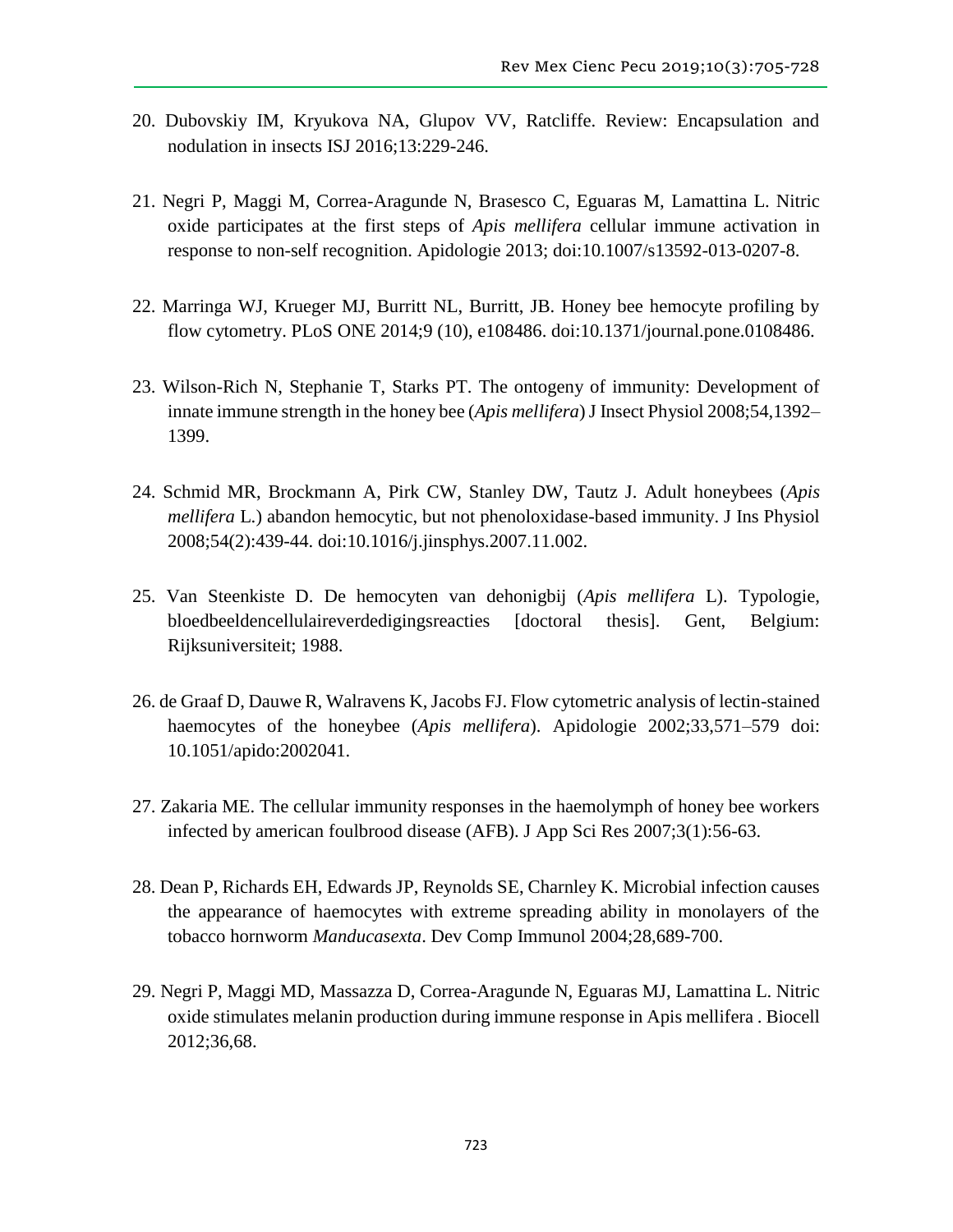- 30. Gätschenberger H, Azzami K, Tautz J, Beier H. Antibacterial immune competence of honey bees (*Apis mellifera*) is adapted to different life stages and environmental risks. PLoS ONE 2013;8(6): e66415. doi:10.1371/journal.pone.0066415.
- 31. Schlüns H, Crozier RH. Relish regulates expression of antimicrobial peptide genes in the honeybee, *Apis mellifera*, shown by RNA interference. Insect Mol Biol 2007;16(6):753-9.
- 32. Brutscher LM, Daughenbaugh KF, Flenniken ML. Antiviral defense mechanisms in honey bees. Curr Opin Insect Sci 2015;10:71-82.
- 33. Yi HY, Chowdhury M, Huang YW, Yu XQ. Insect antimicrobial peptides and their applications. Appl Microbiol Biotechnol 2014;98(13):5807–5822. doi:10.1007/s00253- 014-5792-6.
- 34. Xu P, Shi M, Chen XX. Antimicrobial peptide evolution in the Asiatic honey bee *Apiscerana*. PLoS ONE 2009;4(1): e4239. doi:10.1371/journal.pone.0004239.
- 35. Rahnamaeian M, Cytryníska M, Zdybicka-Barabas A, Dobslaff K, Wiesner J, Twyman RM, *et al.* Insect antimicrobial peptides show potentiating functional interactions against Gram-negative bacteria. Proc R Soc B 2015;282: 20150293. [http://dx.doi.org/10.1098/rspb.2015.0293.](http://dx.doi.org/10.1098/rspb.2015.0293)
- 36. Guzman-Novoa E. Integration biotechnologies. Genetic basis of disease resistance in the honey bee (*Apis mellifera*). In: Murray M-Y editor. Comprehensive biotechnology, Second ed. Elsevier. 2011;(4):763-767.
- 37. Stokes BA, Yadav S, Shokal U, Smith LC, Eleftherianos I. Bacterial and fungal pattern recognition receptors in homologous innate signaling pathways of insects and mammals. Frontiers in Microbiol 2015;6:19. doi:10.3389/fmicb.2015.00019.
- 38. Wang L, Weber ANR, Atilano ML, Filipe SR, Gay NR, Ligoxygakis P. Sensing of Grampositive bacteria in Drosophila: GNBP1 is needed to process and present peptidoglycan to PGRP-SA. The EMBO J 2006;25,5005–5014.
- 39. Valanne S, Wang JH, Mika Rämet M. The Drosophila Toll signaling pathway. J Immunol 2011;186:649-656. doi:10.4049/jimmunol.1002302.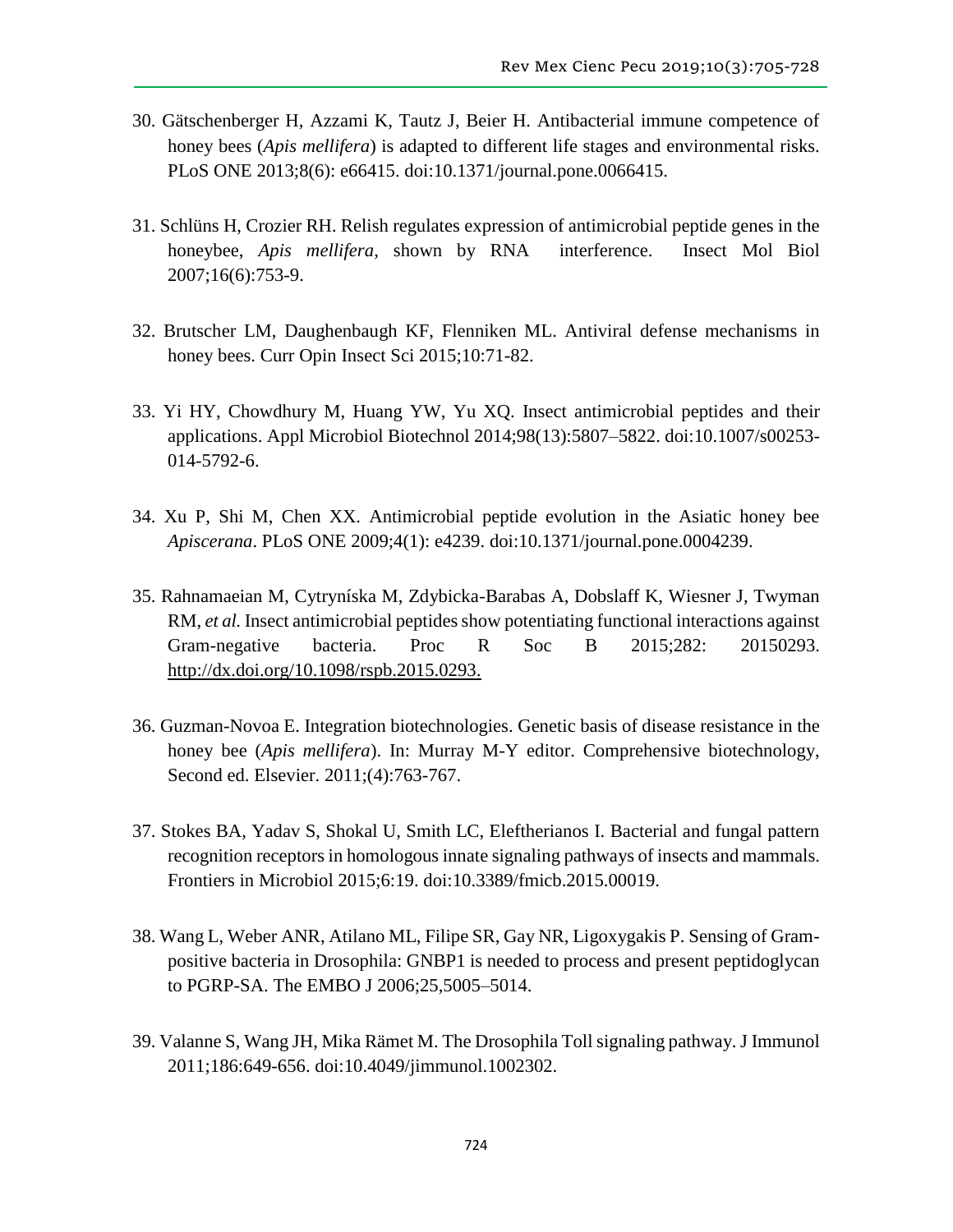- 40. Evans JD. Beepath: An ordered quantitative-PCR array for exploring honey bee immunity and disease J Inv Pathol 2006;93:135–139. doi:10.1016/j.jip.2006.04.004.
- 41. Richard FJ, Holt HL, Grozinger CM. Effects of immunostimulation on social behavior, chemical communication and genome-wide gene expression in honey bee workers (*Apis mellifera*). BMC Genomics 2012;13:558 http://www.biomedcentral.com/1471- 2164/13/558.
- 42. Gravely BR, Kaur A, Gunning D, Zipursky SL, Rowen L, Clemens JC. The organization and evolution of the Dipteran and Hymenopteran Down syndrome cell adhesion molecule (Dscam) genes. RNA (New York, NY) 2004;10:1499–1506.
- 43. Boncristiani H, Underwood R, Schwarz R, Evans JD, Pettis J, van Engelsdorp D. Direct effect of acaricides on pathogen loads and gene expression levels in honey bees *Apis mellifera*. J Insect Physiol 2012;58(5):613-20. doi: 10.1016/j.jinsphys.2011.12.011.
- 44. Salmela H, Amdam GV, Freitak D. Transfer of immunity from mother to offspring is mediated via egg-yolk protein vitellogenin. PLOS Pathogens 2015;11(7):e1005015. doi.org/10.1371/journal.ppat.1005015.
- 45. Hernandez Lopez J, Schuehly W, Crailsheim K, Riessberger-Galle U. Trans-generational immune priming in honeybees. Proc R Soc B 2014;281. doi.org/10.1098/rspb.2014.0454.
- 46. Harpur BA, Zayed. A. Accelerated evolution of innate immunity proteins in social insects: Adaptive evolution or relaxed constraint? Mol Biol Evol 2013; doi:10.1093/molbev/mst061.
- 47. Ryabov EV, Wood GR, Fannon JM, Moore JD, Bull JC, Chandler D, *et al.* A virulent strain of Deformed Wing Virus (DWV) of honeybees (*Apis mellifera*) prevails after *Varroa destructor*-mediated, or *in vitro*, transmission. PlosPathog 2014;10:e1004230.
- 48. Elsik CG, Worley KC, Bennett AK, Beye M, Camara F, Childers CP, *et al*. Finding the missing honey bee genes: lessons learned from a genome upgrade. BMC Genomics 2014;30;15:86, doi: 10.1186/1471-2164-15-86.
- 49. Adams MD, Celniker SE, Holt RA, Evans CA, Gocayne JD, Amanatides PG, *et al*. The genome sequence of *Drosophila melanogaster*. Science 2000;287:2185–2195.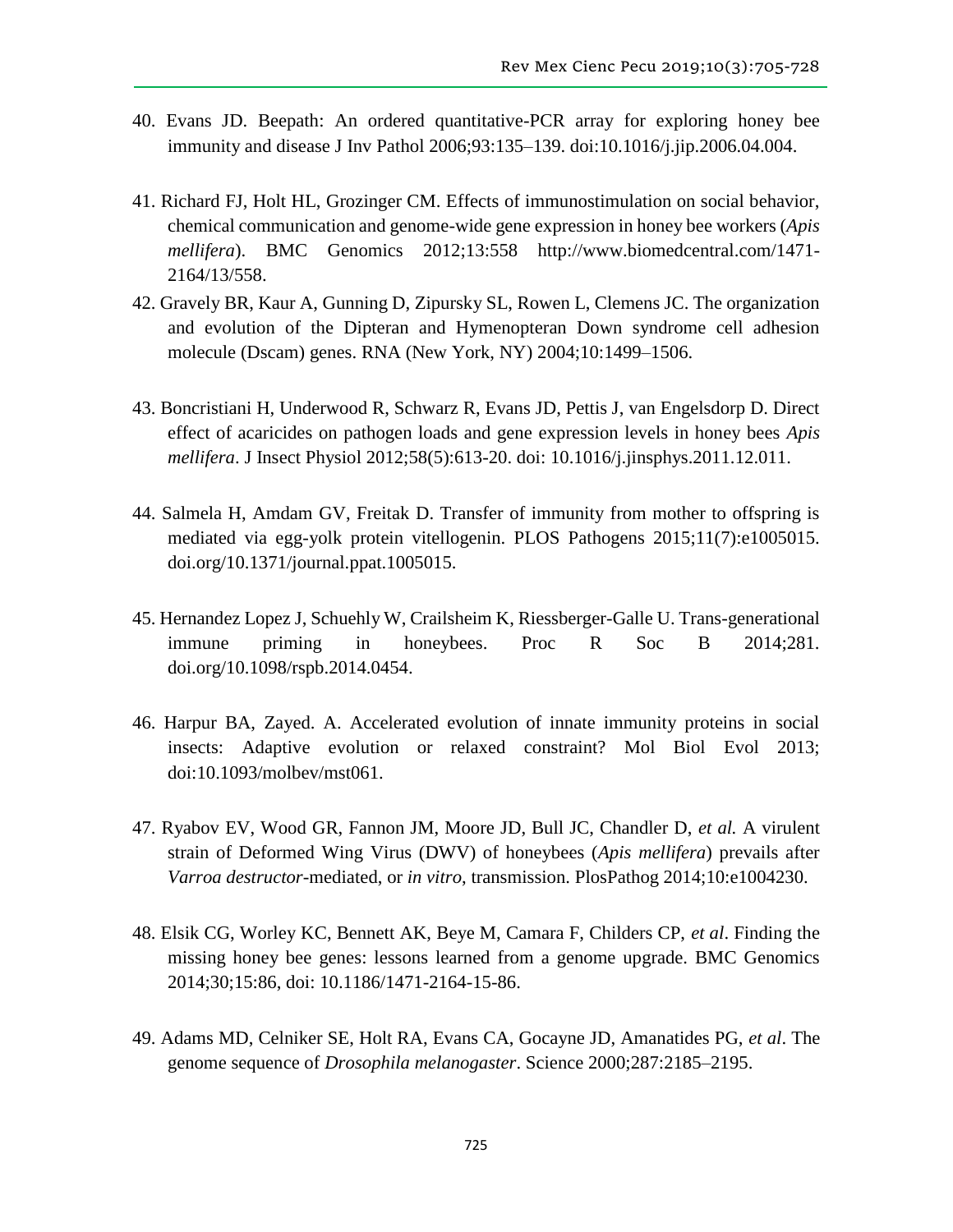- 50. Ammeux N, Housden BE, Georgiadis A, Hu Y, Perrimo N. Mapping signaling pathway cross-talk in *Drosophila* cells. Proc Nat Acad Sci. 2016;113(35):9940-5. doi: 10.1073/pnas.1610432113.
- 51. Cornman, RS, Chen YP, Schatz MC, Street C, Zhao Y, Desany B, *et al.* Genomic analyses of the microsporidian Nosemaceranae, an emergent pathogen of honey bees. PLoS Path 2009;5:4–8. doi: 10.1371/journal.ppat.1000466.
- 52. Galbraith DA, Yang X, Nino EL, Yi S, Grozinger C. Parallel epigenomic and transcriptomic responses to viral infection in honey bees (*Apis mellifera*). PloSPathog 2015;11(3):e1004713.
- 53. Yoshiga T, Georgieva T, Dunkov BC, Harizanova N, Ralchev K, Law JH. *Drosophila melanogaster* transferrin. Cloning, deduced protein sequence, expression during the life cycle, gene localization and up-regulation on bacterial infection. Eur J Biochem 1999;260(2):414-20.
- 54. Nichol H, Law JH, Winzerling JJ. Iron metabolism in insects. Annu Rev Entomol 2002;47:535-59.
- 55. Dunkov B, Georgieva T. Insect iron binding proteins: insights from the genomes. Ins Bioch Mol Biol 2006;36(4):300-309.
- 56. Blandin S, Levashina EA. Thioester-containing proteins and insect immunity. Molecular Immunol 2004;40:903–908.
- 57.Castillo JC, Creasy T, Kumari P, Shetty A, Shokal U, Tallon LJ, Eleftherianos I. *Drosophila* anti-nematode and antibacterial immune regulators revealed by RNA-SeqBMC Genomics 2015;16:519. doi: 10.1186/s12864-015-1690-2.
- 58. Zou Z, Lopez DL, Kanost MR, Evans JD, Jiang H. Comparative analysis of serine protease-related genes in the honey bee genome: possible involvement in embryonic development and innate immunity. Ins Molec Biol 2006;15(5),603–614.
- 59. Ross J, Jiang H, Kanost MR, Wang Y. Serine proteases and their homologs in the *Drosophila melanogaster* genome: an initial analysis of sequence conservation and phylogenetic relationships. Gene 2003;304(1-2):117-131.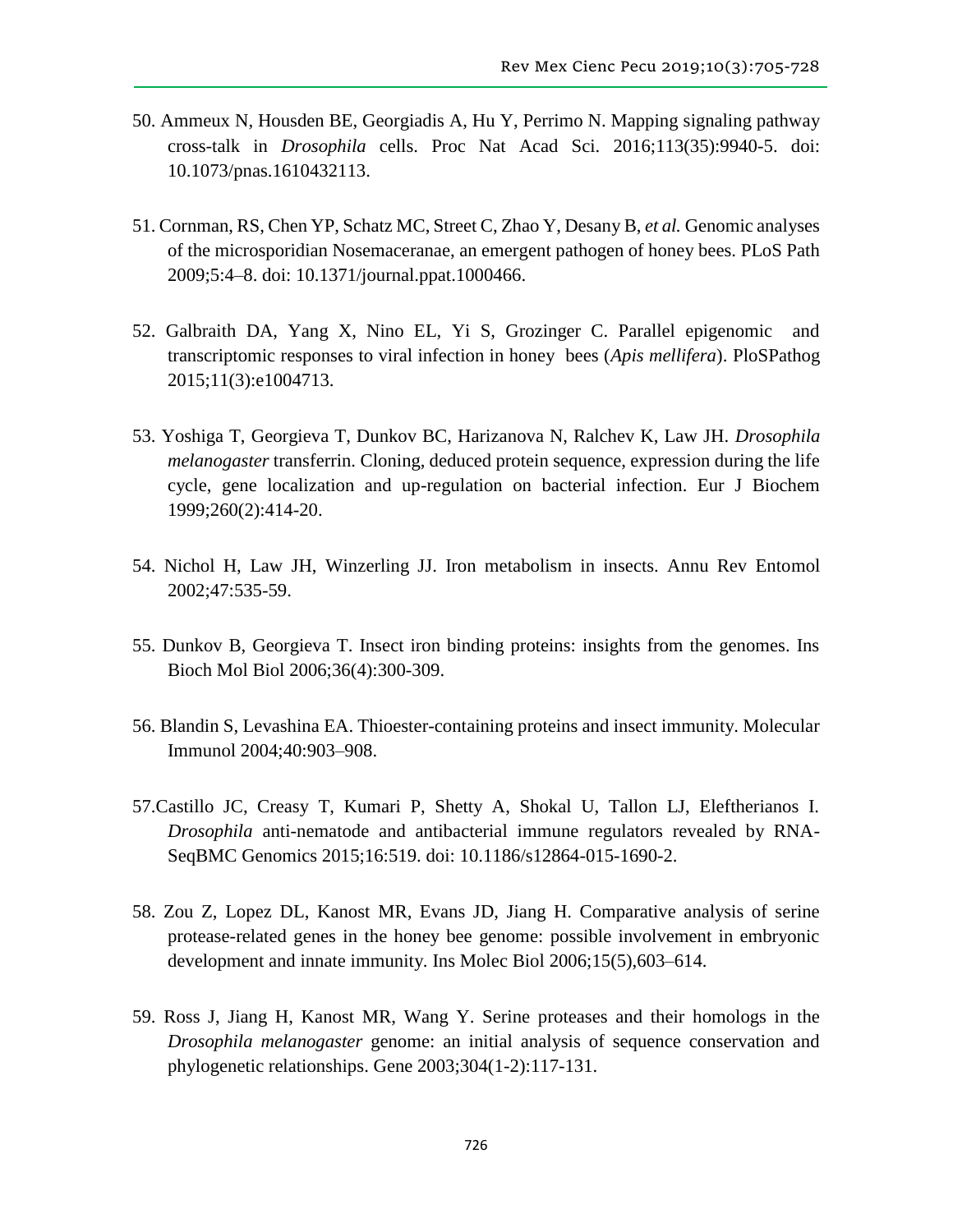- 60. Christophides GK, Zdobnov E, Barillas-Mury C, Birney E, Blandin S, Blass C, *et al.* Immunity-related genes and gene families in *Anopheles gambiae*. Science 2002;298:159-65.
- 61. Kanost MR, Clarke TE. Proteases. Comprehensive Molecular Insect Science 2005;4:247–265. doi: 10.1016/b0-44-451924-6/00057-0.
- 62. Schmid-Hempel P. Parasites in social insects. New Jersey, USA: Press Princeton Univ; 1998
- 63. Starks PT, Blackie CA, Seeley TD. Fever in honeybee colonies. Naturwissenschaften 2000;87,229-231.
- 64. de Roode JC, Lefêvre T. Behavioral Inmunity in insects. Insects 2012;3:789-820. doi:10.3390/insects3030789.
- 65. Pritchard DJ. Grooming by honeybees as a component of varroa resistant behavior. J Apic Res 2016;55 (1):38-48.
- 66. Guzman-Novoa E, Emsen B, Unger P, Espinosa-Montaño LG, Petukhova T. Genotypic variability and relationships between mite infestation levels, mite damage, grooming intensity, and removal of *Varroa destructor* mites in selected strains of worker honey bees (*Apis mellifera* L.). J Invert Pathol 2012;110:314-320.
- 67. Guzman-Novoa E, Vandame R, Arechavaleta-Velasco ME. Susceptibility of European and Africanized honey bees (*Apis mellifera* L.) to *Varroa jacobsoni* Oud. in Mexico. Apidologie 1999;30:173–182.
- 68. Boecking O, Drescher W. The removal response of *Apis mellifera* L. colonies to brood in wax and plastic cells after artificial and natural infestation with *Varroa jacobsoni* Oud. and to freeze killed brood. Exp Appl Acarol 1992;16:321-329.
- 69. Rinderer TE, de Guzman LI, Delatte GT, Stelzer J, Lancaster V, Kuznetsov V. *et al.* Resistance to the parasitic mite *Varroa destructor* in honey bees from far-eastern Russia. Apidologie 2001;32(4):381–394.